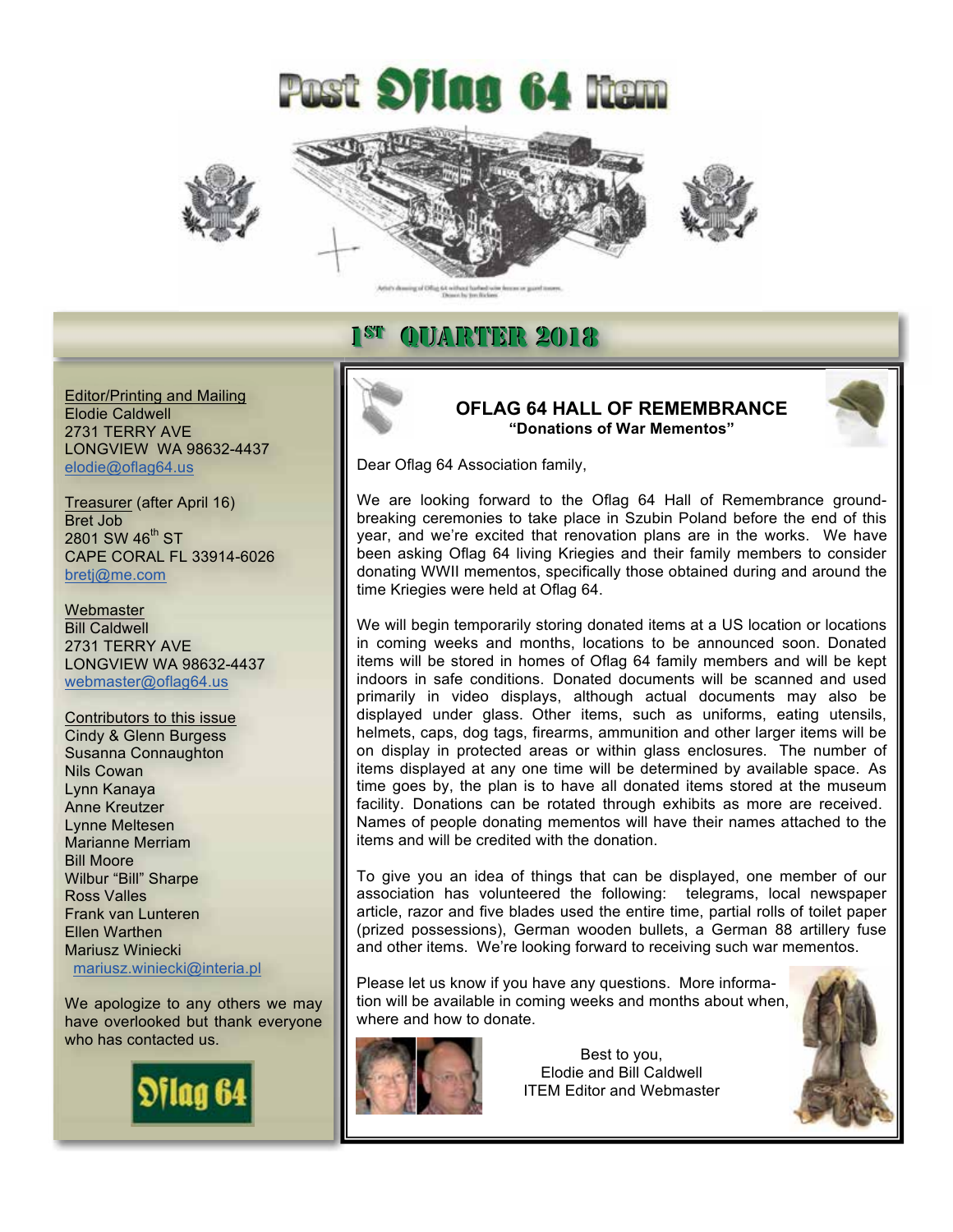## A LITTTLE COMPANY BUSINESS

| <b>Postage Fund Donors</b>                                                                                                                                                                                                  | <b>Re-enactment</b> coming in September                                                                                                                                                                                            |
|-----------------------------------------------------------------------------------------------------------------------------------------------------------------------------------------------------------------------------|------------------------------------------------------------------------------------------------------------------------------------------------------------------------------------------------------------------------------------|
| THANKS to those who generously donate to the<br>postage, reunion, or Hall of Remembrance funds.<br>We appreciate your thoughtful contributions to<br>any of these funds.                                                    | Once again we're pleased to announce that the 2 <sup>nd</sup><br>Annual "Living History" Reenactment will take place<br>at the camp site of Oflag 64 this coming September.<br>The tentative date is September 22. We will let you |
| <b>Steve Burgauer</b>                                                                                                                                                                                                       | know as soon as we have confirmation so you can<br>make plans to attend. Those who attended last year                                                                                                                              |
| If you would like to contribute to a specific fund,<br>please make your check payable to Oflag 64                                                                                                                           | said it was a wonderful experience and truly awe<br>inspiring.                                                                                                                                                                     |
| Postage Fund, write the intended fund on the<br>memo line, and mail your donation to:                                                                                                                                       | * * * * * *                                                                                                                                                                                                                        |
|                                                                                                                                                                                                                             | Where Are They Now?                                                                                                                                                                                                                |
| Bret Job (after 4/16)<br><b>Elodie Caldwell</b><br><b>or</b><br>2801 SW 46 <sup>th</sup> St<br>2731 Terry Ave<br>Cape Coral FL<br>Longview WA<br>33914-6026<br>98632-4437<br>You can also donate online through VENMO (like | We have lost contact with a few of our Oflag 64<br>Association Kriegies and family members. If you<br>are in contact with any of the following, please let us<br>know. We would love to hear from them again.                      |
| PayPal) if you have an account. Please ask us                                                                                                                                                                               | Wilfred M. Boucher - Chula Vista CA                                                                                                                                                                                                |
| for details.                                                                                                                                                                                                                | David E. Crocker - Nederland TX<br>Louis J. DiBella - Glen Ridge NJ                                                                                                                                                                |
|                                                                                                                                                                                                                             | Jerome Jacobs - Miami Beach FL                                                                                                                                                                                                     |
|                                                                                                                                                                                                                             | George Myron - Little Egg Harbor Twp. NJ                                                                                                                                                                                           |
|                                                                                                                                                                                                                             | George and Arlene Rosenthal - Oldsmar FL<br>Karen and Jon Rossi - Panama City Beach FL                                                                                                                                             |
|                                                                                                                                                                                                                             |                                                                                                                                                                                                                                    |



If you have anything to submit for print in the ITEM, please contact Elodie at the contact address on the front page of this publication. If you send photos, digital scans of original photos or anything that can be sent in .jpg format, that works great. If you are unable to scan photos, I would be glad to scan the originals and send them back to you. Documents can also be sent in .pdf format. Thank you very much.

Also, if you notice errors or omissions, or find links that don't work properly, please let us know at elodie@oflag64.us. Thank you for your patience with this sometimes slow process.

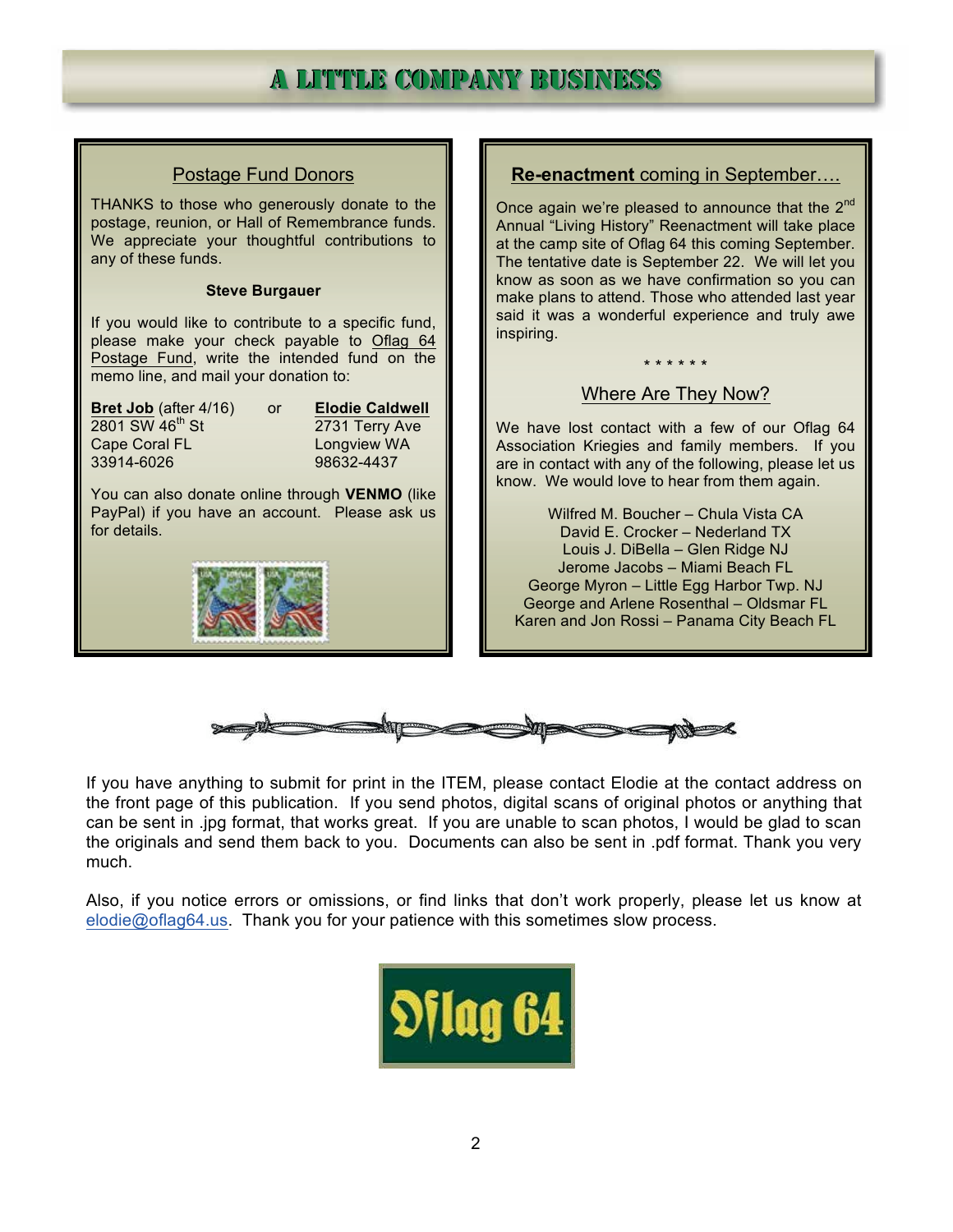







**STEVE BURGAUER** (author and member of our Oflag 64 Association family) sent a donation to our Postage Fund a while back. *Thank you, Steve, for your thoughtful contribution.* 

*We appreciate all our supporters and enjoy hearing from you.*



**CINDY AND GLENN BURGESS** (daughter and son-in-law of Wilbur "Bill" Sharpe) while looking through some of Bill's Oflag 64 mementos, found

a photo from the 1950 Reunion, which was scanned and sent to us, showing Bill and Mary Sharp sitting right in front. See the Kriegy News and Information section of this ITEM. You can see a larger version of it on the galleries page of our website under Reunions > Other Years. Also among Bill's mementos was a copy of a letter from a Polish gentleman sent to Bill after he returned home from the war. It's also included in the Kriegy News and Information section. In a separate email, the Burgesses shared that the Arlington interment of Emily Bickers (wife of the late Kriegy Jim Bickers) had been rescheduled to 13 March at 10:00 am due to poor weather on the previously scheduled date. *Thank you Cindy and Glenn for sharing these mementos with us. Isn't it fun finding these treasures? Thanks also for updating us on Emily Bicker's funeral service.*



### **SUSANNA CONNAUGHTON**

(daughter of the late Kriegy Seymour Bolten) wrote to thank us for the work that is done on the ITEM. She appreciates the

information and enjoys hearing from other members of our Oflag 64 family. She also sent a digital photocopy of Kriegies at the 1964 reunion taken from an original provided by Wilbur "Bill" Sharpe. See the Kriegy News and Information section of this ITEM and also photo

#8 in the galleries section of our website under Reunions > Other years. In a separate email, Susanna shared information about a conference she and Pat Waters recently attended at the WWII Museum along with the following fun story: "The great nephew of Kriegie John T. Jones was at the conference. He came up to me and told me that all he knew about his uncle, was that he was captured in North Africa in February 1943. I asked him if he was an officer, and where his POW camp was. He said yes, and he thought maybe Poland. I looked him up on your data base, and there he was! The nephew was delighted. Then, he told me that there was a family story that his great uncle was in charge of the still at the camp! (he was from Texas). I said, I bet he knew the other Texans, Chappell and Carter, and that maybe he was the guy who assisted with the 'Fake Drunk Party!'" Susanna commented that it was a fun way to end the day! By way of other information she shared that The WWII Museum is going to do more of these conferences about specific battles, so if people are interested they should keep an eye on the Museum website or Facebook page. This conference about the days leading up to and including Kasserine Pass may be aired on C-Span in the future or may have already been aired. *Susanna, thank you for sending the reunion photo and for the fun story. You never know who you'll meet when you attend WWII conferences.*



**NILS COWAN** (Oflag 64 family member and Producer/Writer) wrote in response to a question we had about the MIS-X documentary he was working on several years back which was aired by National

Geographic. That documentary is no longer available online but he has DVD's for sale for anyone interested. Nils says he enjoys receiving the ITEM and other updates and hopes we continue sending them. *Thank you, Nils, for the information about the MIS-X documentary and*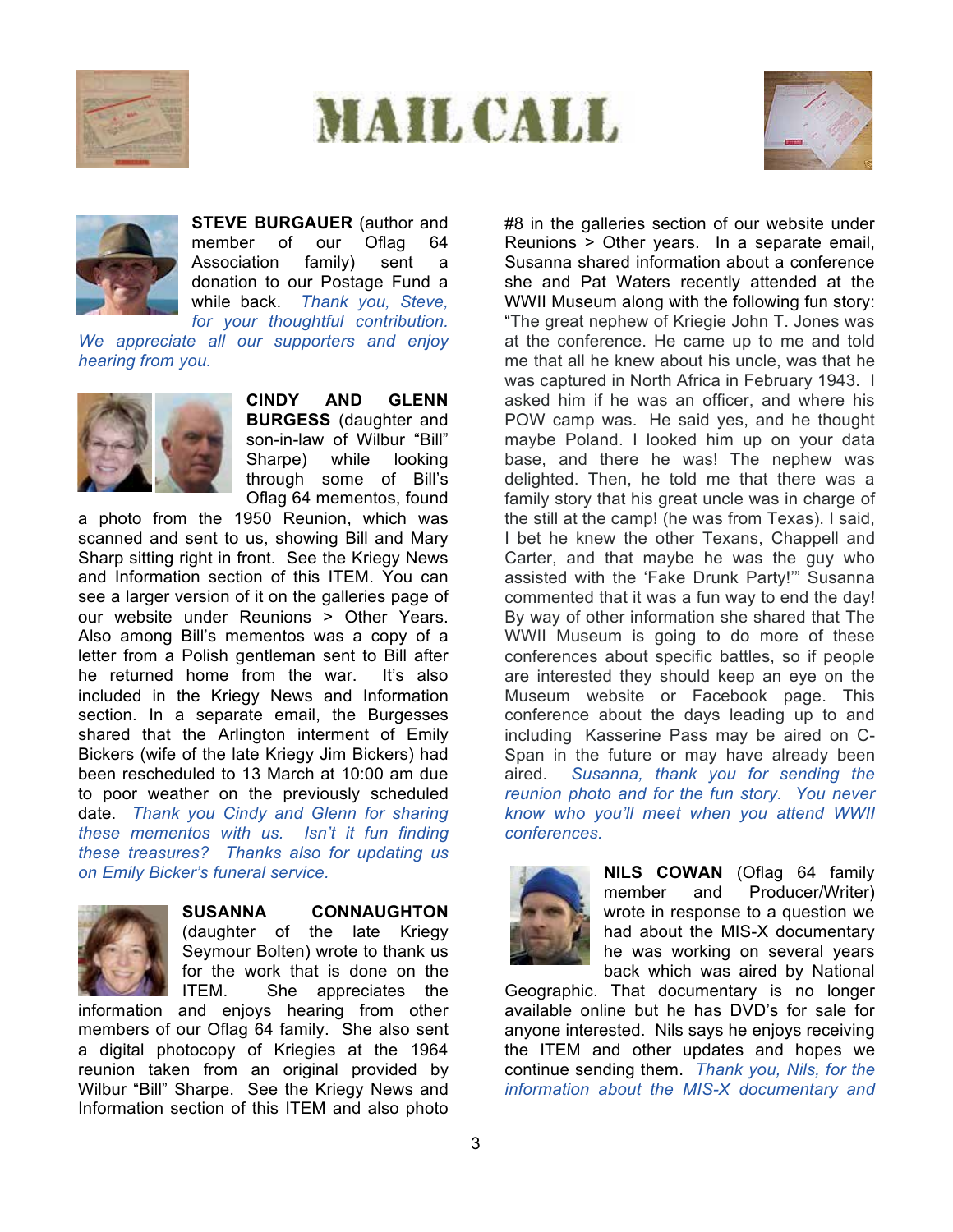*the DVD that is available. It was great hearing from you again.*

**TOM DETMERS** (son of the late Kriegy Arthur V. Detmers) wrote in response to the podcast of Jimmie Kanaya's stories saying: "This is way cool! Jimmie served with the 442nd, they went arm in arm with Dad's 34th ID. They churned up a lot of ground together. Every one of those Japanese Americans were heroes. They all should have gotten the Silver Star at the least for the battles they fought both at home and overseas." *Tom, thanks for sharing your thoughts about the podcast. Our veterans are true patriots and heroes.*

**SHANE DOPSON** (a new member of our Oflag 64 Association family) wrote that his wife's grandfather, Ernest Roy Pellant, was held at Oflag 64 and kept a journal with several illustrations, maps, list of many kinds, and other information about daily life in the camp. We learned that Ernest's name does not show on our Oflag 64 database so are researching a date of his arrival for confirmation that he was held at Oflag 64. Shane stated that Ernest was in the Canadian Army at the time so he may have arrived at the camp when it was Oflag XXIB. Shane offered to send information to add to our website that might be helpful for others to learn about. He also asked to be added to our email list. *Shane, thank you for your offer of information. We're looking forward to receiving it in the future. Welcome also to our Oflag 64 Association family. You have been added to our email list as requested so should be hearing from us soon.*

**RONALD N. HARDY** (son of the late Kriegy Ronald R. Hardy) has been sending us updated information on his dad's database record and we're happy to say that each correction has now been made. We are always interested in getting it right. We hope others who find information that needs to be changed on Kriegy records will also let us know. *Thank you, Ron, for your updates and for being patient with the process which has sometimes taken a while.* 

**ANN HART-OTTERBEIN** (daughter-in-law of Louis W. Otterbein) has been sending photos and information regarding Lou's days at Oflag 64. Some has already been added to our website and some we are in the process of putting together to add to the website soon.

*Thanks Ann for so diligently scanning and sending information. We've enjoyed reading the pages of Lou's diary you've already sent.*

**DAVID HINCKLEY** (son of the late Kriegy De Hinckley) wrote that he is trying to put together the rest of his dad's military service record and asked for suggestions about best places to look. He also asked to be added to our email list. *Thank you, David, for contacting us and welcome to our Oflag 64 Association family. We have added you to our email list as requested so you will be hearing from us soon. We hope you were able to maneuver through the National Archives website to get the information you needed.*

**H. RANDOLPH HOLDER** (son of the late Kriegy H. Randolph "Boomer" Holder) wrote in response to a request from Gordon Valentine regarding Gordon's grandfather, the late Kriegy John L. Peyton. Boomer was captured at Kasserine Pass near the same time Gordon's grandfather was so hopefully there's a connection. H. Randolph reached out to Gordon and offered a text version of Boomer's book that mentions Gordon's grandfather. *Thanks H. Randolph for reaching out with information that could be of help to Gordon. Quite a few of our men were captured at Kasserine Pass so hopefully there will be many connections that can be made.*



**BRET JOB** (Oflag 64 Treasurer and son-in-law of the late Kriegy Ray E. Holmquist) wrote that he is moving from Minnetonka MN to Cape Coral FL and will be there by April 16. So, if you have Postage

Fund contributions to send, please hold them until April 16 and then you can send them to Bret at the address on the front page of this ITEM. If you are interested in making a contribution online, please get a Venmo account (similar to PayPal), then let Bret or me know and one of us will send you information for making a contribution. *Thanks you, Bret, for sending your new address. Looking forward to hearing all about your move. Hope you have a smooth transition.*



**LYNN KANAYA** (wife of Kriegy Jimmie Kanaya) wrote to let us know about a podcast that included stories of Jimmie's time in spent in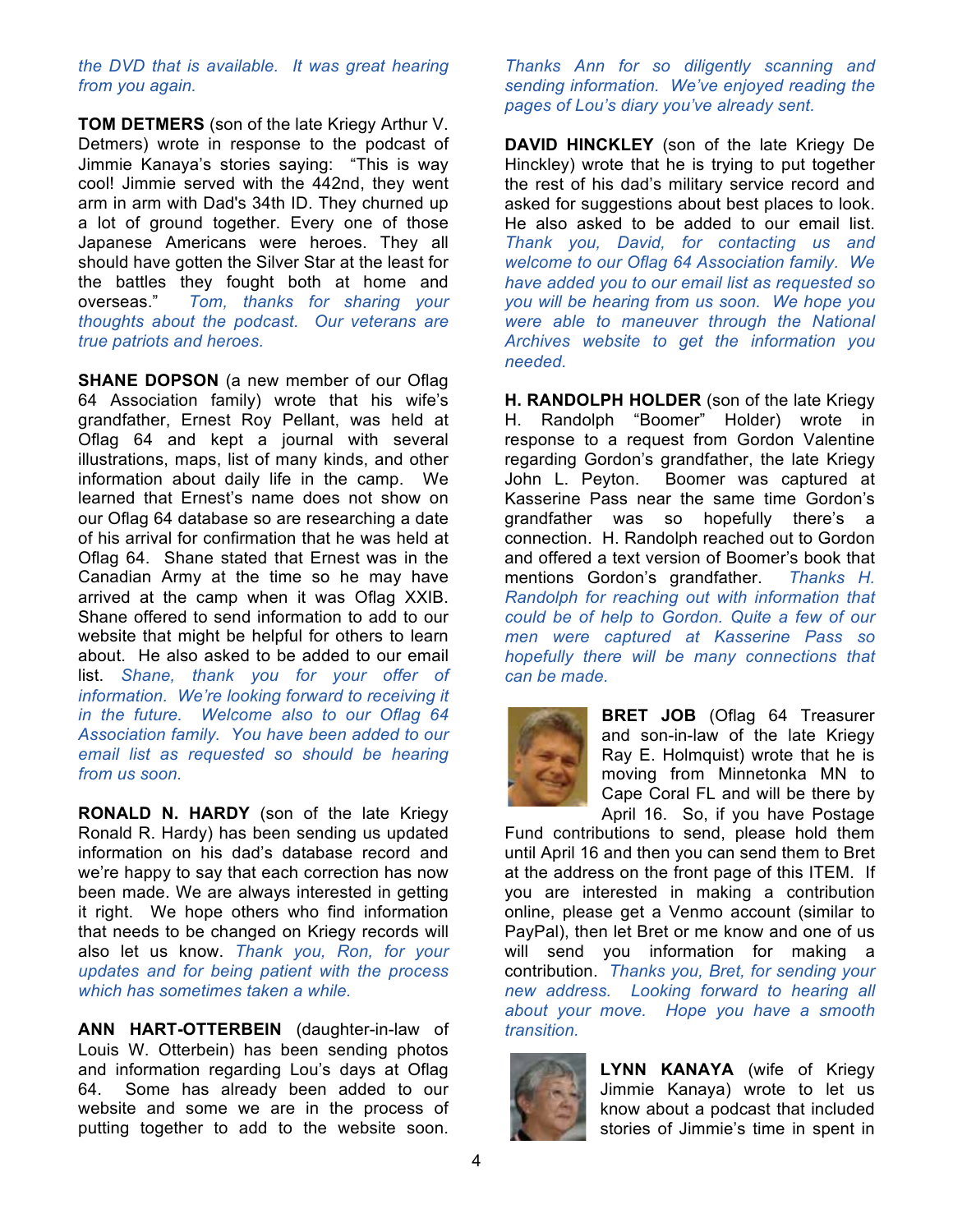Oflag 64, Japan, Korea, and Vietnam. It can be accessed online using this link: Episode 7: Prisoner of War - Stories from Everyday

*Thank you, Lynn, for sending this podcast. We love hearing our Kriegies' stories. They never get old. And thanks to Jimmie for his selfless service during all those years.*

**RICHARD KESSLER** (researcher on WWII escapes and evasions) recently came across documents pertaining to a proposal to send in planes and airborne troops to rescue POWs in Oflag 64 during the war. He was wondering if that was common knowledge. Since his first inquiry, we have shared a few emails back and forth regarding the MIS-X project. He has quite a bit of information already, but if you have information to share that can help Richard, particularly about sending in planes and airborne troops, he would be pleased to know. He would also be interested in knowing which, if any, of our remaining Kriegies might have been involved with MIS-X. *Thanks, Richard, for contacting us and for sending information on the escape plans. We'll be posting it online right away. There's so much to learn yet and we're excited to learn it all.*



**ANNE KREUTZER** (daughter of the late Kriegy Nathaniel R. Hoskot) has requested the following information: "I am researching the D-Day story of my father, Lt Col Nathaniel R. Hoskot. Part of the

82nd A/B, he was re-assigned a few days before D-Day to jump as a liaison with a stick from the 101st which was carrying in some of Gen Taylor's communication equipment. I believe his plane took off from Welford, in southern England. Off-course, they jumped about 0125 on June 6, and he and 6-7 others were captured later on D-Day. I am trying to figure out where he landed, and where he was captured. His unmarked POW convoy of 150 men left from around Etienville the next day and after a couple of hours was strafed three times by Allied planes, resulting in the deaths of 19 American POWs, many from the 82nd's 508 PIR. Dad and some of the other officers in the convoy ended up in OFLAG-64 mid July - among them were 2nd Lt Adam B. Young and 1st Lt. Charles R. Hughes, who are listed in our database. If anyone has anything to share that might be of assistance, please email Anne at:

annekreutzer@hotmail.com" *Anne, thank you for providing such a good introduction to your request and thank you always for your support of Oflag 64.*

**ORVILLE T. LOWE** (Kriegy) emailed to let us know that he has moved from Arkansas and is now living closer to his daughter in Topeka Kansas. Orville also asked to be added to our email list. *Thank you, Orville, for providing us with your change of address. Thanks also for connecting with us by email. We have added you to our email list as requested.*



**NOEL LUMPKIN** (granddaughter of the late Kriegy Tony Lumpkin) is a member of Toastmasters here in Longview, where I live. She recently invited me to attend their open house where she gave the

keynote speech titled "Under the Circumstances" which told a bit of the story about Captured Yesterday, the book recently published containing her grandfather's war diary. I must say that I was pleased and honored to be asked to attend. Noel gave a wonderful speech and as I looked around the room could tell that she definitely captivated the audience. *Thank you, Noel, for your gracious invitation to attend the Open House. I was so impressed with your presentation. You have a great talent!!*



**LUCY LUSSENDEN** (widow of the late Kriegy Donald Lussenden) is hopeful that her husband's book will be able to be added to our website. She is in the process of getting it prepared and ready to

send us before long. It will be a great addition to the other information we have online. *Lucy, thank you so much for allowing us to put Don's book online. We look forward to posting it once received. And thank you also for the other news and updates you send. Much appreciated.*

**LYNNE MELTESEN** (daughter of the late Kriegy Clarence Meltesen) still has a few copies of her dad's book "Roads to Liberation". If you are interested in a copy, please email Lynne at the following email address:

lynne.meltesen@gmail.com. She will give you details. *Thank you, Lynne, for making these copies available. I can't count the number of times I've referred to my copy to give information*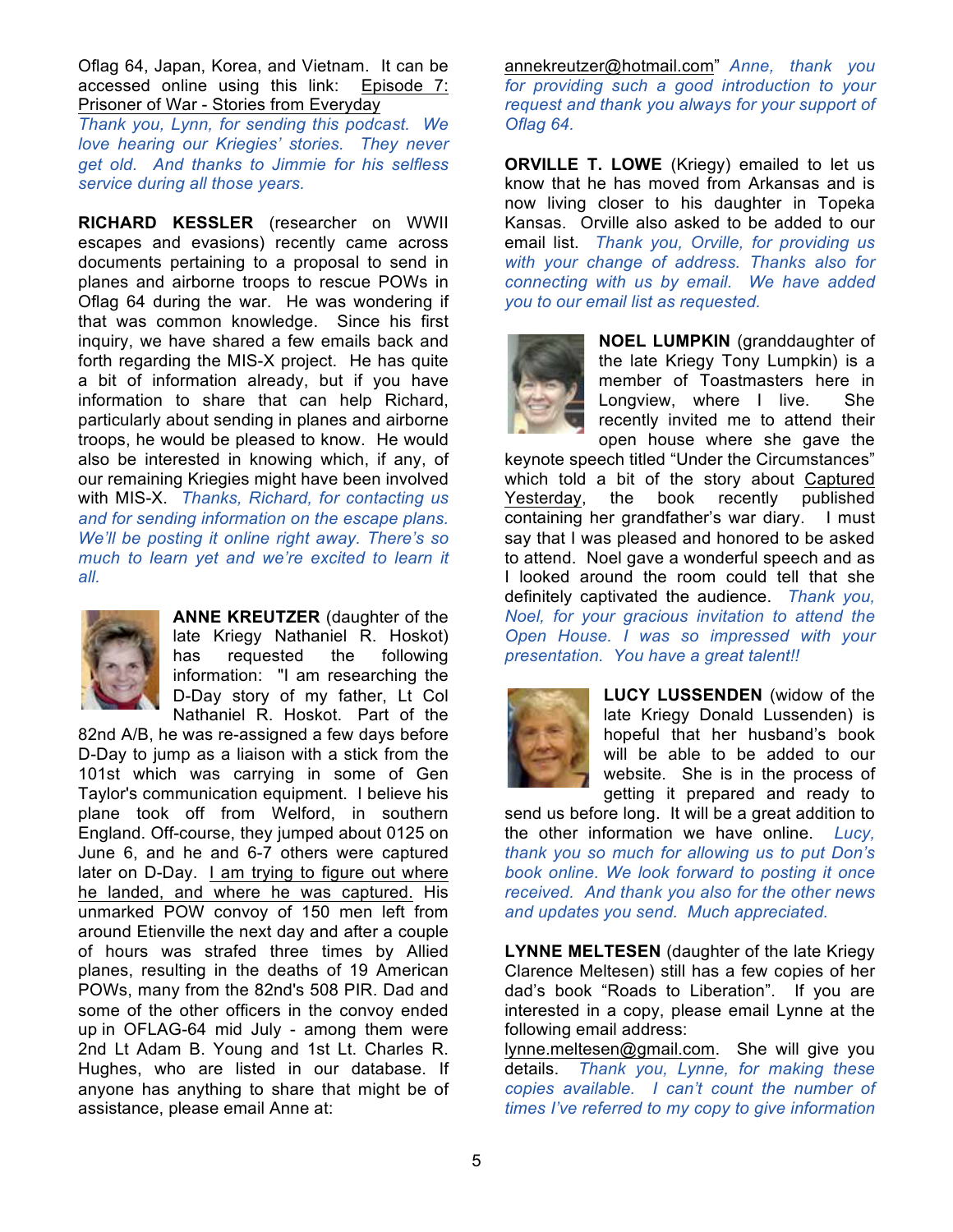### *to someone who has asked about their Kriegy family member.*

**MARIANNE MERRIAM** (daughter of Kriegy Francis Eugene Liggett) thanked us for including her parents' anniversary photo in the last ITEM and thanked us for helping to keep Kriegy memories alive. As she read the ITEM, she saw the article about the Hall of Remembrance and the request for memorabilia. We hope her dad and other Oflag 64 Kriegies and families will eventually donate their Oflag 64 mementos to the Hall of Remembrance project. At one time we thought we had a place to store war mementos in Poland but that's no longer the case, so as soon as we narrow down a temporary holding location here in the US, we will let everyone know. *Marianne, we are thrilled at the prospect of eventually receiving some of your father's war mementos if he would like us to have them, and thank you for your interest in finding a place to display them. Our future Hall of Remembrance will be the perfect home.* 

**BILL MOORE** (nephew of the late Kriegy Lewis E. Moore) wrote to let us know how much he enjoys reading the accounts of our Oflag 64 POWs. Bill believes his uncle was on the march to Moosburg but isn't certain. In a separate email he wrote with the following request: "A question please. Lewis passed on in '79 as you folks already know. He had three children, a step daughter (Ann), and two boys by his wife Leona. I have lost contact many years ago with these three "kids". However, I am trying to reconnect with the boys, Tom and Victor. I am not certain if either is still living. Tom would be about 75 or so, and Vic about 70 or so. I last knew that Tom was still living in the State of Ohio, and I believe that Victor was in California. As I said, I am a cousin of theirs as my Dad (Harold ) was a brother to Lewis. My question to you folks is, if you can help me, has either Tom or Victor Moore ever inquired about their father. I have no idea if they even know that he was a

prisoner at Oflag 64, but I would think that at some point in their lives they may be trying to find out about their father and his involvement in WWII. I have tried other avenues to find them, and had given up until I thought that there may be a connection here with Oflag 64. So, I know this may be a lot of work for you, but if you can I surely would like to find out if either Tom or Vic are still living, and just where they may be living. I would greatly appreciate any help here that you

can give me. Thank you. I live in Lima, Ohio, just 30 miles or so south of Findlay, Ohio, where Lewis and his wife lived (after his 30 year military career) and they are also buried there." *Thank you, Bill, for writing once again. We hope with some of the information we've previously provided that you're able to narrow down some names. And hopefully someone reading this will have information to share as well.* 



**GAIL RAHAL** (widow of the late Kriegy Nick Rahal) wrote to thank us for the work we do on the ITEM and also to let us know that she has a new email address so she

can read the ITEMs online. *Gail, thank you for updating us on your new email address. We will be happy to include you in the emails when each new ITEM is online. Please let us know if you would like a hardcopy again in the future.*

**MARGIE SLACK** (daughter of the late Kriegy John Slack) sent greetings, thanked us for the work we do for Oflag 64, and let us know she has moved to another town in Virginia not far from her previous address. *Thanks, Margie, for your updated information and for your thoughtful comments. We have made the address change you sent.*



**DAVE STEWART** (son of the late Kriegy Donald B. Stewart) wrote to let us know that his dad was captured at Kasserine Pass and has been in contact with Gordon Valentine. He shared that Gordon's

grandfather was mentioned on pages 6 and 115 in Boomer's book, Escape to Russia. It will be interesting to hear what Gordon learns as time goes by. *Thank you, Dave, for reaching out to Gordon. So many of our Kriegy fathers and grandfathers had like experiences in similar places during the war. Thanks also for your continued support of Oflag 64.* 

**GORDON VALENTINE** (grandson of the late Kriegy John L. Peyton) wrote requesting information from anyone who might have information to share about his grandfather's war experiences, in particular his time at Oflag 64. He shared that his grandfather was captured at the Battle of Kasserine Pass in Tunisia on February 14, 1943 and became fluent in French, German and Spanish while a POW. He actually gave language lessons to other POWs. He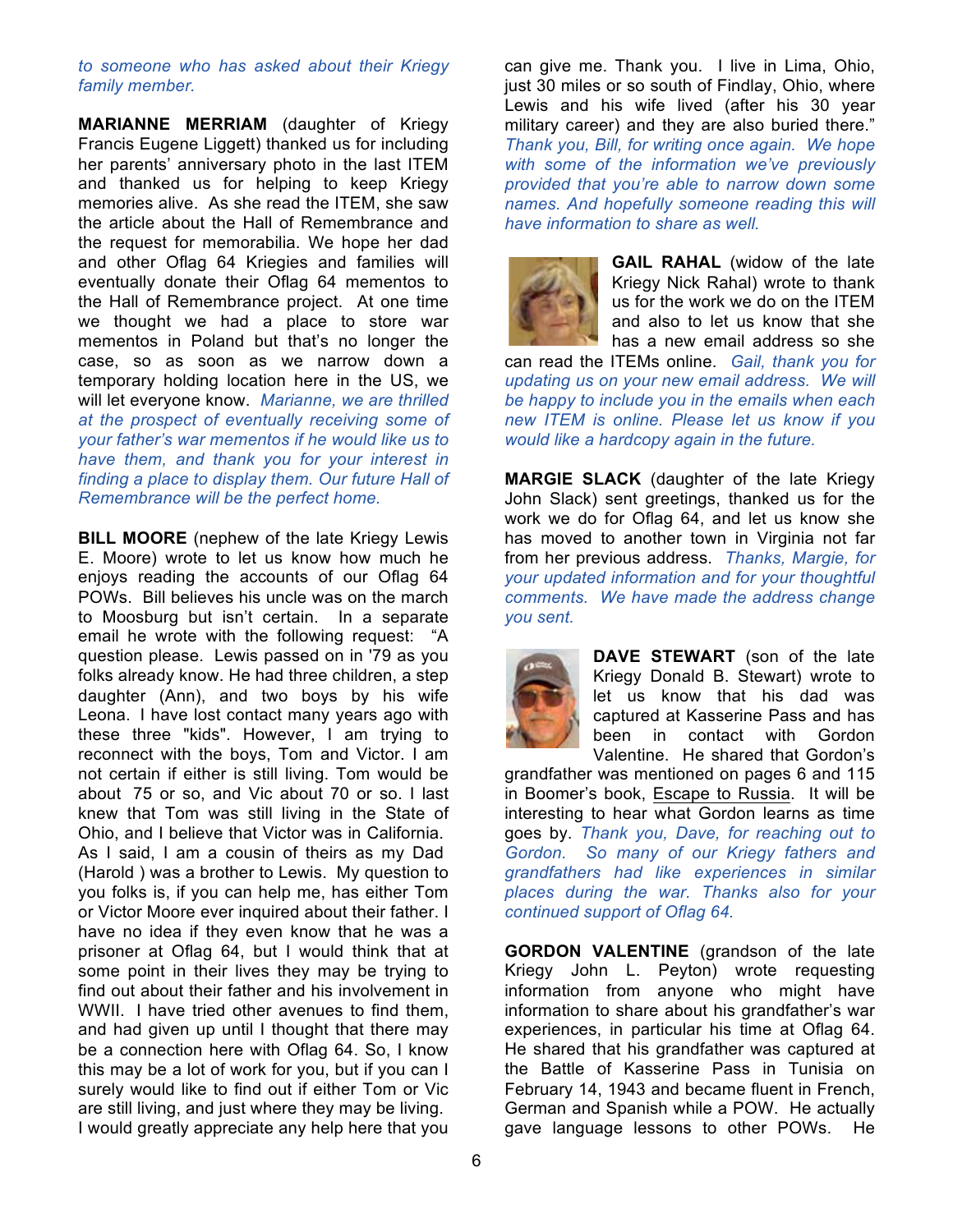reported in a separate email that the query to our Oflag 64 Association family yielded three helpful responses about which he was very excited. *Gordon, thank you for contacting us. We are so happy to hear of the responses you received after our email query. We hope the information you seek continues to pour in.*



**FRANK VAN LUNTEREN** (historian and Oflag 64 Association family member from Holland) wrote to update us on some information he had relating to Kriegy Louis Otterbein being in G Company

rather than H Company of the  $504<sup>th</sup>$  PIR. Lou was in the same rifle company as Kriegies Charles Witt and Harry Evans. Frank also shared information about Kriegy Charles Kouns and provided a photo which included him prior to a jump. See the photo of Charles Kouns in the Kriegy News and Information section of this ITEM. *Thank you, Frank, for all the information you share. We are happy to hear that you have made a connection with Charles Kouns' granddaughter. Success to you on your new book.*



**JANE VRIESACKER** (daughter of the late Kriegy Otto Amerell), after looking through photos on our website galleries page, was able to identify her father in one of the photos. She wrote that in

the 1980s her father was interviewed for an oral history project and was hopeful that we could help her make contact with that individual. Happy to say that we were able to find contact information for the interviewer. *Jane, thank you for writing and for identifying your father in one of our gallery photos. We hope you were successful in locating the interviewer as well as the interviews.*



#### **CECILY WEATHERFORD**

(daughter of the late Kriegy Reid Ellsworth and one of my wonderful siblings) wrote to let us know that she really enjoys reading the ITEMS and that she appreciates

what goes into putting them together. *Thanks, Cecily, for your sweet comments and thanks for taking the time to write them to us. We love hearing from our personal and Oflag 64 family members and your comments made our day.*



**ELLEN WARTHEN** (daughter of the late Kriegy William D. "Bill" Warthen) sent information we requested regarding the Columbus Reunion so that we could label

photos and put them online. Thanks to Annette Secor Nelson for sending the photos and thanks to Ellen for helping us label them. Ellen commented that looking at the photos made her remember many happy moments of sharing times with our magnificent Kriegies. *Thanks, Ellen, for your help identifying photos. We agree that looking at photos brings back many happy memories.*



**BILL WENZEL** (one of our Oflag 64 Association family members) sent copies of photos he found on eBay. They were part of a collection of letters to and from George Durgin. We're happy to say that they are in

the hands of the Durgin family. *Bill, thanks for the heads up on the eBay photos. Our Oflag 64 Association has been the "winner" of some great Oflag 64 memorabilia in the past. We need to keep our eyes peeled for more.*



**MARIUSZ WINIECKI** (researcher and Oflag 64 Association family member in Poland) has sent regular updates about the progress of work on the remaining barrack at the site of Oflag 64 and plans for its

renovation. He is in contact with members of our Oflag 64 Association and is keeping them informed of next steps in the process. As discussion has taken place regarding mementos for the Hall of Remembrance, Mariusz recently shared that there are very few WWII artifacts still left at the site. Even the stoves are not original. After looking over a 1952 construction permit, Mariusz found that new walls, new flues and stoves were added at that time. Mariusz has also shared that this year's reenactment is tentatively planned for September 22 or very close to that date. More information to come. *Thank you, Mariusz, for your continued work on the Hall of Remembrance project and on all things Oflag 64. We greatly appreciate your knowledge and expertise and look forward to learning something new from you on a regular basis. It's been a blessing to have you working with us. Our best to your family!*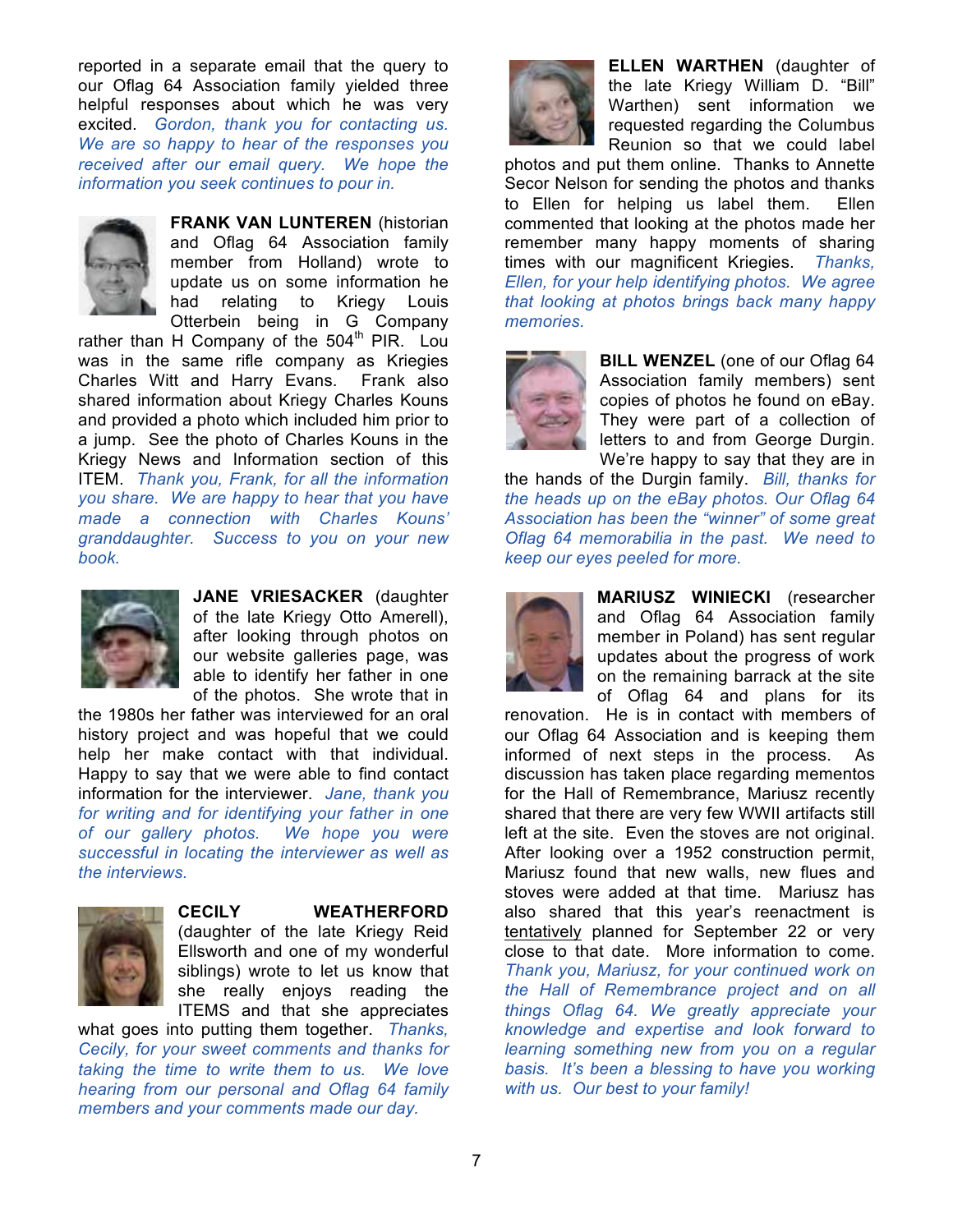# **Happy Birthday to our Amazing Kriegy Patriots and Heroes!!**



Coming Up….

**Don Waful April 8 102 years Wilbur Sharpe June 24 96 years**

**Please let us know Kriegy ages and birthdates so we can wish all a well- deserved HAPPY BIRTHDAY!!**

AND Kriegies, please send a photo or photos of you on your birthday, no matter how old or young you are. We would love to include them in the ITEM.



HAPPY 100TH TED ROGGEN!!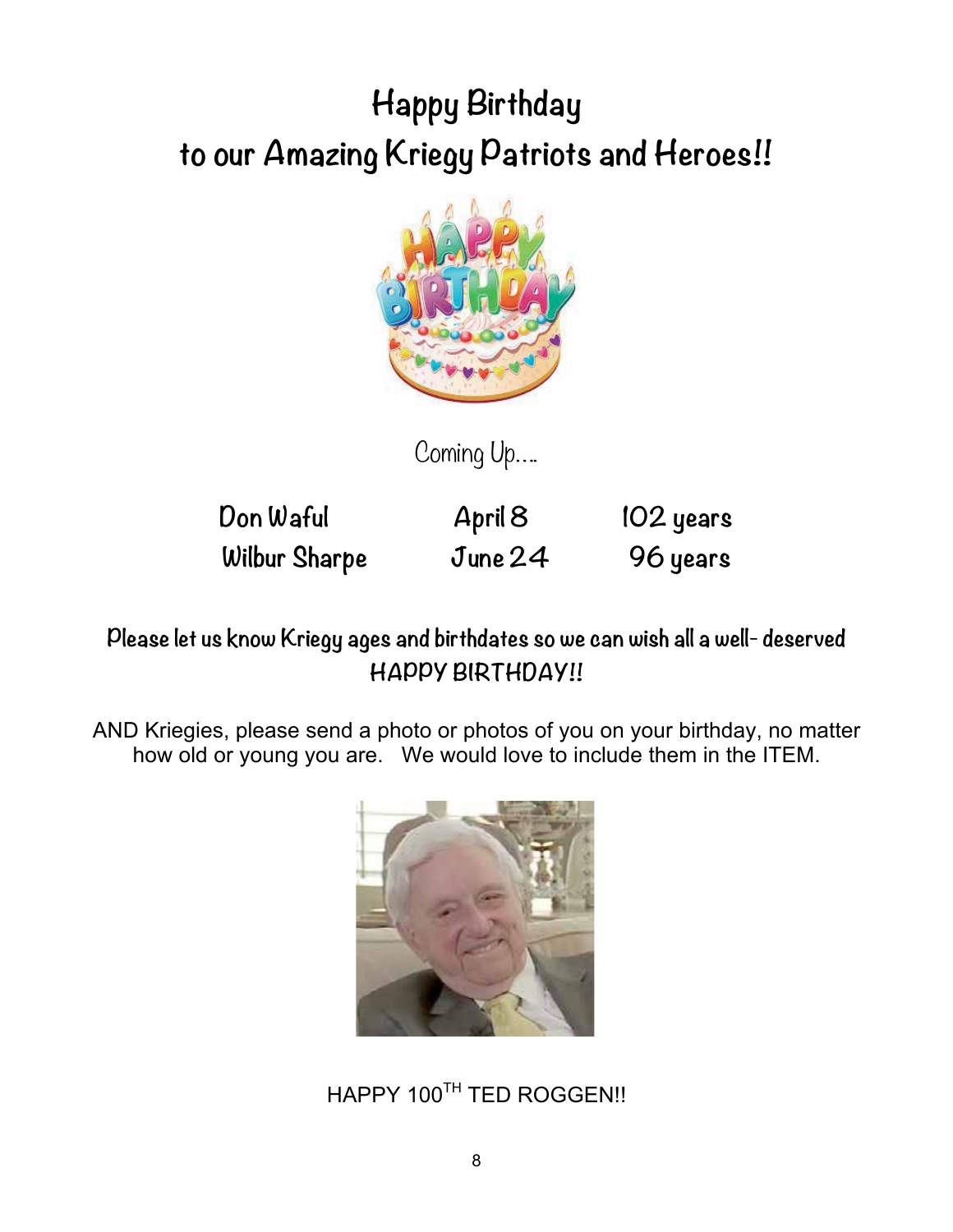

### KRIIEGY NEWS & INFORMATION

**Ted Roggen** turned 100 in February of this year. A video of the interview broadcast on ABC's Channel 13 Eyewitness News in Houston can be found at http://abc13.com/society/100-and-happy-onehoustonians-secret-to-a-long-life/3125097/ What a delightful story!

\* \* \* \* \* \* **Frances Eugene Liggett** turned 98 also in February. There was no link to a news broadcast but we did find some information about him relating to the Veterans History Project. Click on the link below to learn more about him. There are audio files, photos, memories and some personal correspondence along with basic information from his war years. So glad our Kriegies are keeping and submitting this information. https://memory.loc.gov/diglib/vhp/story/loc.natlib.afc2001001.05732/

**Anne Kreutzer**, daughter of the late Kriegy Nathaniel R. Hoskot, got wondering about who our living Kriegies are and suggested listing them in the ITEM. So, here they are. Some may show who are no longer with us and some may not show simply because we don't have knowledge of who they are. If you know of any living Kriegy who isn't showing, please let us know. Likewise, if you have information that any of those listed have passed, please also let us know.

**\* \* \* \* \* \***

This list shows about 30 who were held at Oflag 64 prior to the march and about 8 who were held at Hammelburg or one of the other camps.

> Richard Baron - Hammelburg Joseph F. Barrett James M. Bates Wilfred M. Boucher David E. Crocker Mervin G. Danielson Robert E. Davis Henry M. Desmond Louis J. DiBella William Dohoney – Hammelburg Marvin Drum - Hammelburg Edward A. Graf Sam N. Hodges Jerome Jacobs L. Martin Jones – Hammelburg Jimmie Kanaya Robert E. Levin Frances Eugene Liggett Orville T. Lowe John R. Martin

George E. Meuhlbauer Ray Millen - Hammelburg J. Jack Monaghan George Myron Warren R. Ohlhorst Rocco P. Pravidica John R. Rodgers Ted Roggen George J. Rosenthal Nathan Sachinowitz - Hammelburg Wilbur B. Sharpe Sidney Thal Harry Thompson – Hammelburg Anthony L. Vetrano Donald R. Waful Henry J. Weintraub James N. Yamazaki James C. Young Bob Zawada - Hammelburg Orpha T. Ziegler

We love our Kriegies and wish the best to all who are still with us.

\* \* \* \* \* \*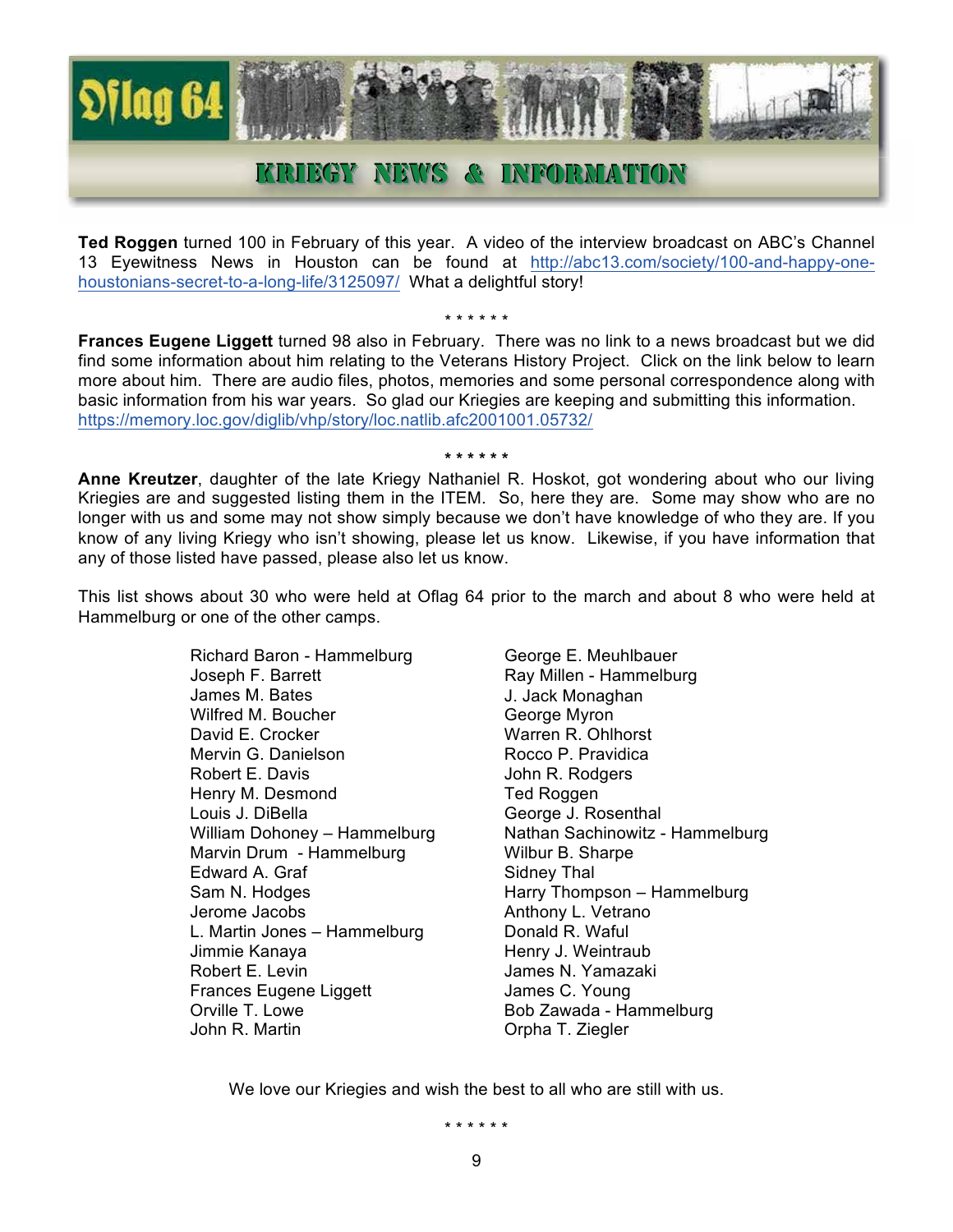These are the reunion photos referred to in the Mail Call section sent by **Cindy and Glenn Burgess** and **Susanna Connaughton**. Unfortunately they are so small here, it's almost too difficult to make anyone out. For larger versions check our website galleries under Reunions > Other Years, for the 1950 and 1964. Looks like they were all enjoying themselves.

The top photo was taken in 1950 at the New York City Reunion and bottom one was taken in 1964 at the Philadelphia Reunion.



\* \* \* \* \* \*

The photo on the next page was taken by Robert Keith a few days after the camp was liberated, when he and a fellow Kriegy returned to the nearly deserted camp. Robert found a camera and shot the photo on the next page along with several others that can be found on our website. If you can identify any of these men who may have remained at the camp, please let us know.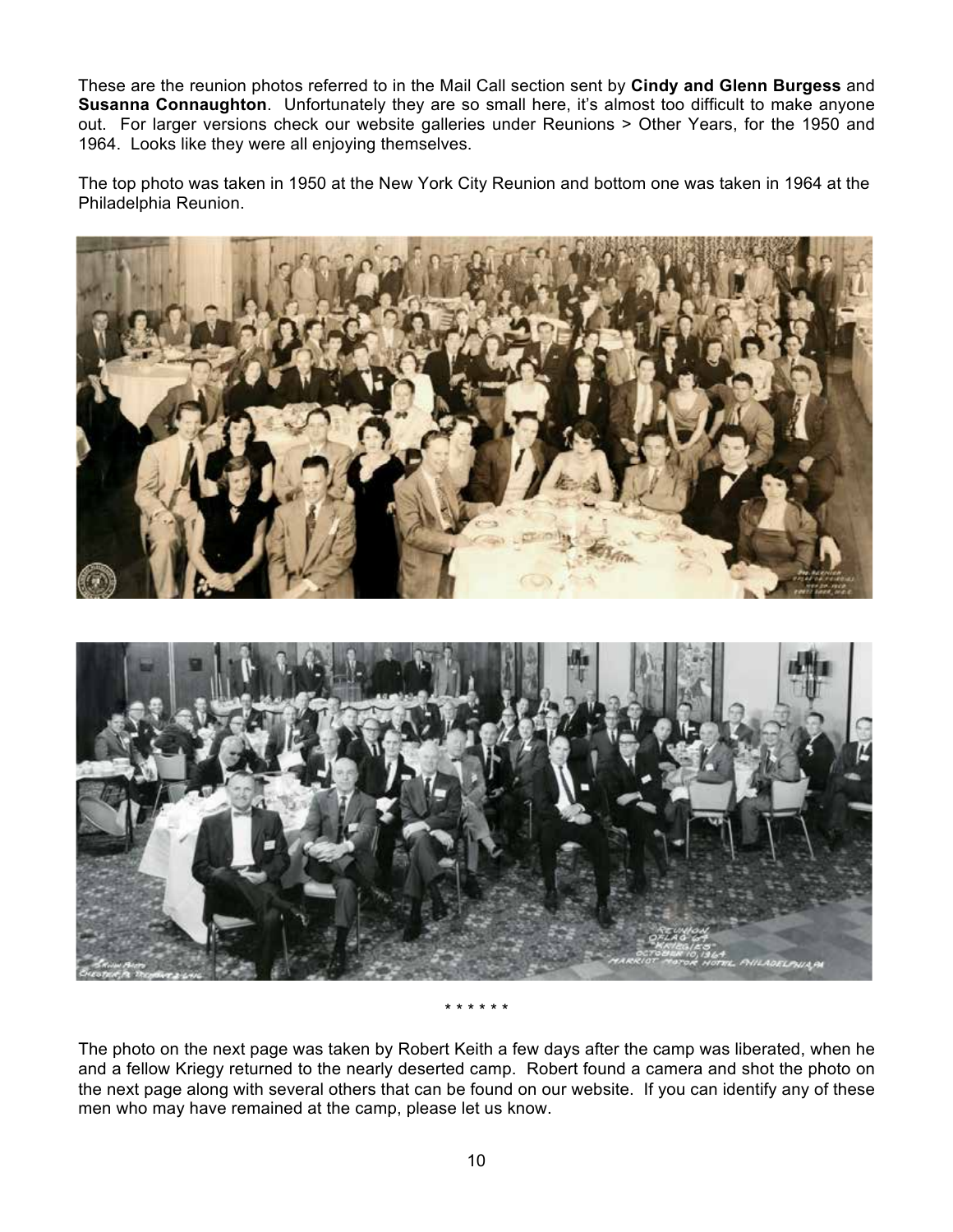

This envelope and the letter on the next page were sent to us by **Cindy and Glenn Burgess** and were found among things in Wilbur "Bill" Sharpe's files. They were dated 1946.

T. Wilbur<br>B. Sharpe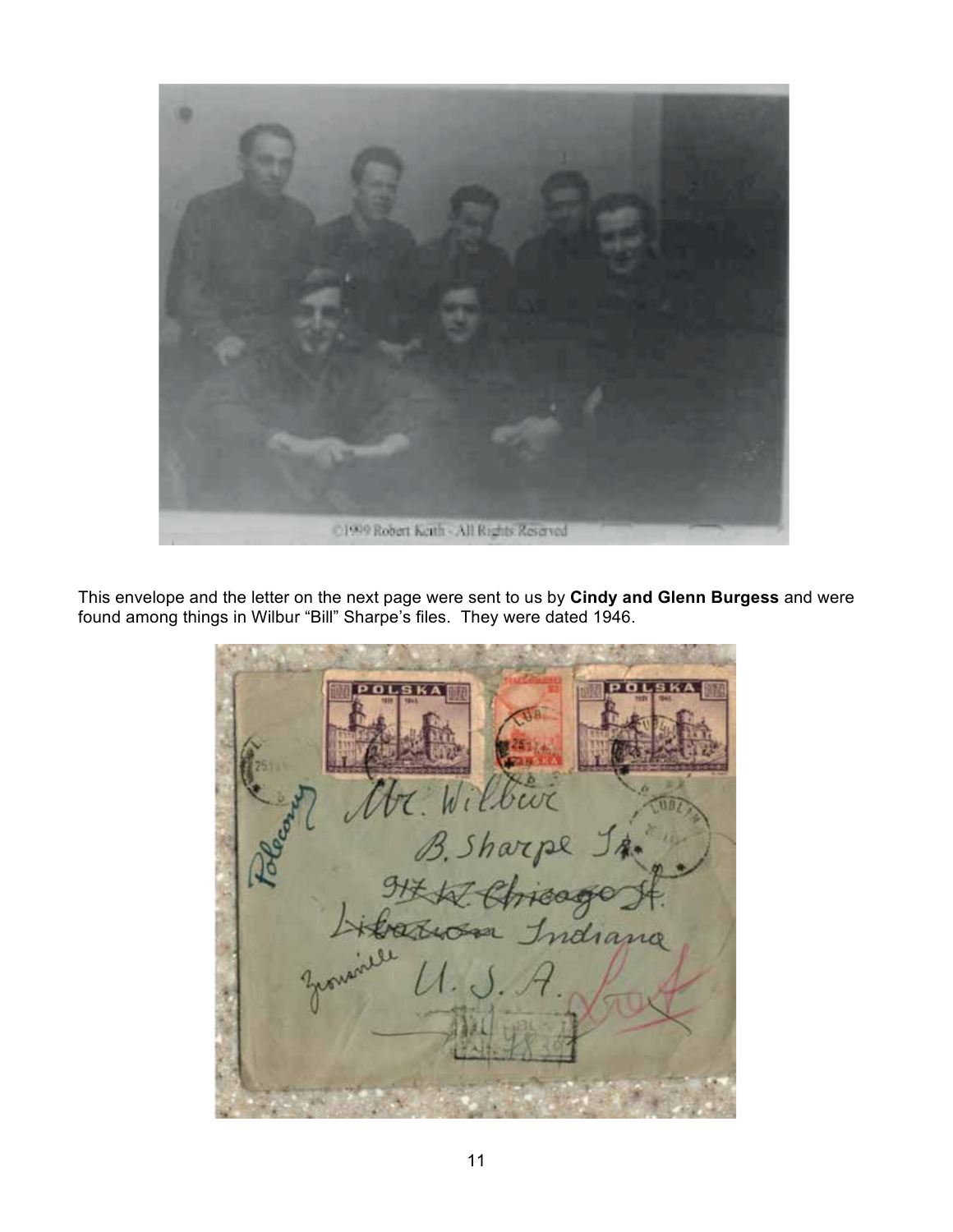My dear Hany months passed by after I had weither ou, but did not get any answer. ase write to me all about you, how you came home, your experiences on the way, however at home and how you feel, and wellearned what you are present. I got a letter doing at from Earl Hoffman who was with you It was long ago that you and Earl we'd bact I veut often think of and your Treative the joy of your people a des of life. arrival. What impression have you kept of comparing our I masked towns to your big country, where there are huge shyseraper a many others interesting things. Icould only ad more your country in films and books should like to see it with my own eyes Trease send me same cards with Sight's of your fours and villages, seas and mountains you can please send me some books about your country history and literature of Amorica and latest astronomy and H physics. Jell your triends to write to me, it affords me a great pleasure to have friends overseas and correspond with them In case will co not at home, Jask his farmily to send ferrer over and to write to me his address you heartily

\* \* \* \* \* \*

As I was looking through various online records the other day, I ran across the following US POWs Release List. I thought it was a great find just because the list appeared to be primarily Kriegies from Oflag 64. Here's the link: http://www.genealogybuff.com/misc/ww2\_pow\_1.htm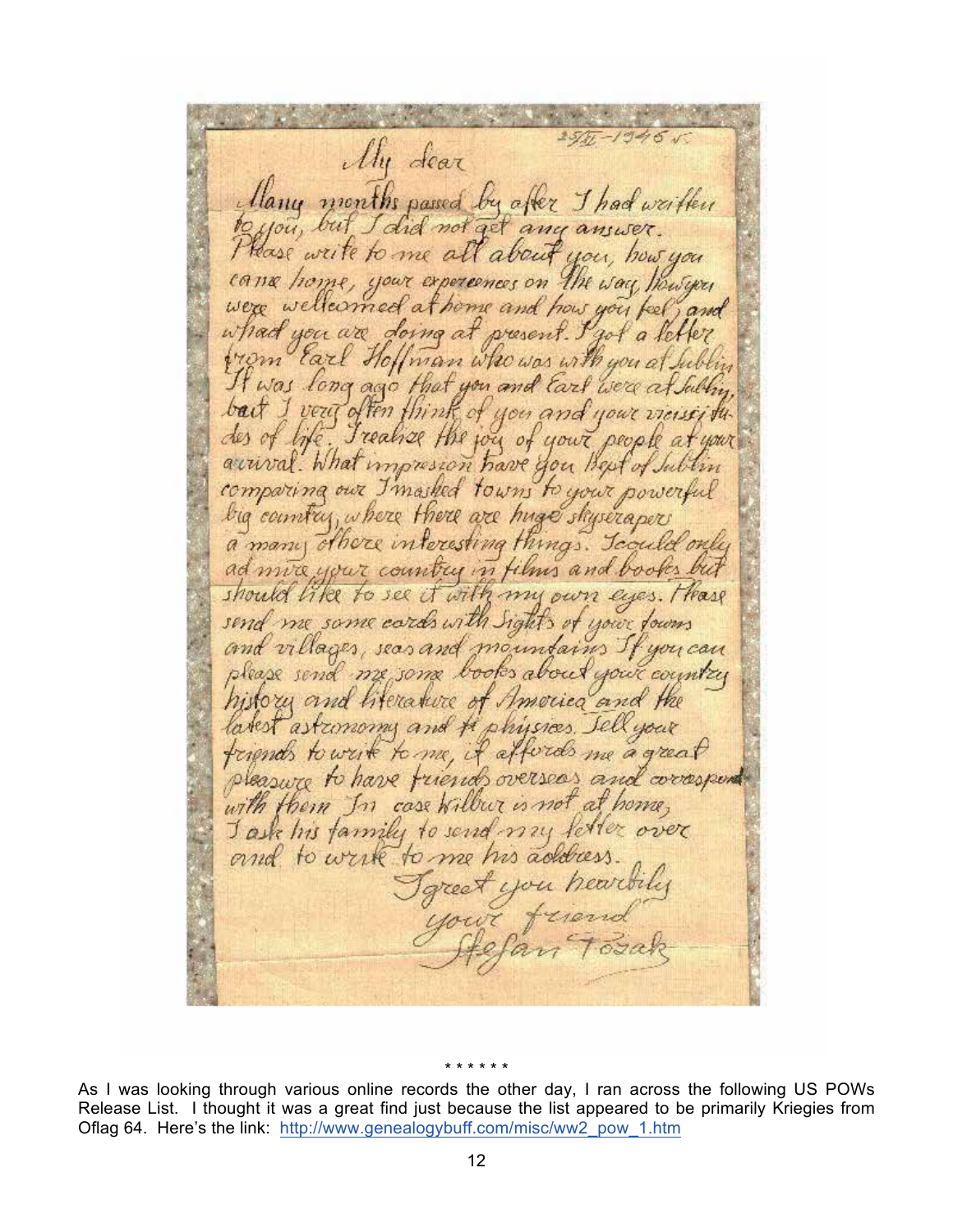### **Extracted from the March 12, 1945 issue of the** *New York Times*:

RESCUED WAR PRISONERS - WASHINGTON, March 11 (UP) -- The War Department tonight published its seventh list of part of the United States military personnel liberated from German prison camps by the advancing Russian Army.

Those from New York, New Jersey and Connecticut follow:

ABRAHAMS, 1st Lt. HARRY H.; Mrs. Marion Abrahams, mother of Long Beach, N. Y.

BALL, 2d Lt. JAMES A.; Mrs. Agnes Ball, aunt. of 78 Vineyard Ave., Yonkers, N. Y.

BANCKER, 2d Lt. JAMES W.; Mrs. Ethel K. Bancker, mother, of Summit, N. J.

BURGHARDT, 1st Lt. WILLIAM C.: William Burghardt, father, of 8402 89th Ave., Woodhaven. Queens, New York City.

CANNON, 1st Lt. JOHN E.; Mrs. Rosemary V. Cannon, wife, of 4601 Bergenline Ave., Union City, N. J.

CARNRIGHT, S/Sgt. RICHARD G.; Mrs. Jeanne G. Carnright, wife, of Saugerties, N. Y.

CORBIN, 1st Lt. FRANK H.; Mrs. Grace M. Corbin, mother, of Friendship, N. Y.

D'ANNUNZIO, 2d Lt. RALPH M.; Mrs. Irene D'Annunzio, mother, of 939 E. 230th St., the Bronx, New York City.

EBERLE. 2d Lt. CHARLES G.; Mrs. Gustave Eberle, mother, of Roselle Park. N. J.

EVANS, S/Sgt. EARL G.; Louis Evans, father, of 2386 Ryer Ave., New York City.

FRIEDMAN, 2d Lt. JOSEPH S.; Issadore C. Friedman, father, of Clifton, N. J.

GEDDES, 1st Lt. WILLIAM L.; Mrs. Carolyn P. Geddes, wife, of 1569 Metropolitan Ave., New York City.

GEVER, 2d Lt. GABRIEL; Mrs. Ethel Gever, mother, of 94 Rockaway Parkway, Brooklyn, N. Y.

GOODMAN, S/Sgt. JACK: Mrs. Rose Flug. mother, of 369 Snedeker Ave., Brooklyn, N. Y.

HAAG, 2d Lt. WILLIAM H.; Mrs. Marjorie K. Haag, wife, of 73 Pleasantview Ave., Albany, N. Y.

HOVI, S/Sgt. ALBERT; Levi E. Hovi, brother, of 82 York Ave., West Brighton, S. I., N. Y. C.

KRAMER, 2d Lt. ROBERT L.; Louis Kramer, father, of 229 East 85th St., New York City.

MacAREVEY, 1st Lt. JAMES J.; Mrs. James MacArevey, mother, of 3111 32d St., Astoria, Queens,

New York City.

MANTON, 2d Lt. RICHARD M.; Mrs. Ida E. Manton, mother, of Niagara Falls, N. Y.

MORRIS, T/Sgt. ALFRED T.; Mrs. Gladys L. Morris, mother, of 181 County Rd., Tenafly, N. J.

OHLHORST, WARREN R., 2d Lt.; Mrs. Mae M. Ohlhorst, mother, of 136 Boulevard St., Scarsdale. N. Y.

OLDFIELD, JOHN C., 2d Lt.: Mrs. Alice M. Oldfield, wife, of 618 Academy St., New York City.

PATRICK, ATRICK, S/Sgt.; Mrs. Elizabeth Pasco, mother, of 392 Fifteenth Ave., Newark, N. J.

SEARLE, GERALD F., 1st Lt.; Mrs. Rose V. Searle, mother, of 400 1/2 Gifford St., Apt. 44, Syracuse. N. Y. SEARS, ROBERT L., S/Sgt.: Mrs. Viola A. Sears, wife, of 208 Farmington Ave., Hartford, Conn.

\* \* \* \* \* \*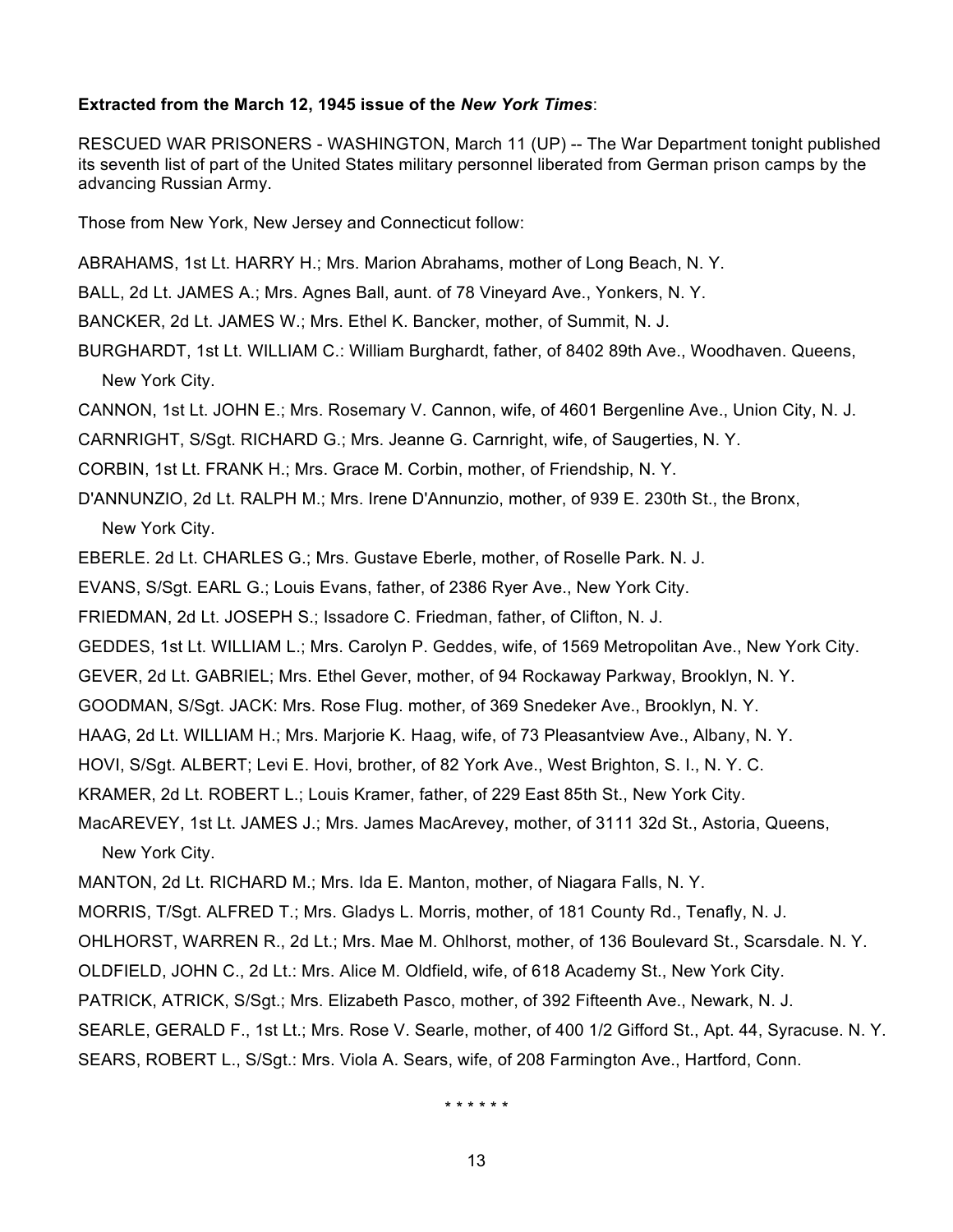From reading the Mail Call section you'll remember that **Gordon Valentine** is searching for Kriegies who were captured at the Battle of Kasserine Pass. The newspaper clipping sent by **Ross Valles** is about Oflag 64 Kriegy James L. Sweeney. The article's date and location are unknown.

# Capt. Sweeney Is Released War Prisoner Reaches **Russian Sector**

Among the prisoners liberated in<br>Szubin, Poland is Capt. James L.<br>Sweeney of Pensacola, it was learned Thursday through an incomplete<br>list released by the Associated Press.

Captain Sweeney, field artillery<br>officer, was captured Feb. 14, 1943<br>in the battle of Casserine Pass. He had served a year overseas prior to his imprisonment.

His wife is the former Miss Florence Zelius, 401 West DeSoto street. Fils mother is Mrs. James L.<br>Sweeney, Sr., of Pensacola. Two<br>sisters. Mrs. P. A. Payne and Mrs<br>Nan Westling, and a brother, John K. L. Two J. Sweeney, also lives in Pensacola

### **A little about Kasserine Pass**

In February of 1943, German General Erwin Rommel and his Afrika Korps launched an offensive against an Allied defensive line in Tunisia, North Africa. The Kasserine Pass was the site of the United States' first major battle defeat of the war.

General Erwin Rommel was dispatched to North Africa in February 1942, along with the new Afrika Korps, to prevent his Italian Axis partner from losing its territorial gains in the region to the British. Despite his skill, until this point Rommel had been unable to do much more than manage his own forces' retreats, but the Battle of Kasserine Pass would finally display the "Desert Fox's" strategic genius.

Rommel set his sites of Tunis, Tunisia's capital and a key strategic goal for both Allied and Axis forces. Rommel determined that the weakest point in the Allied defensive line was at the Kasserine Pass, a 2-mile-wide gap in Tunisia's Dorsal Mountains, which was defended by American troops. His first strike was repulsed, but with tank reinforcements, Rommel broke through on February 20, 1943, inflicting devastating casualties on the U.S. forces. The Americans withdrew from their position, leaving behind most of their equipment. More than 1,000 American soldiers were killed by Rommel's offensive, and hundreds were taken prisoner. https://www.history.com/this-dayin-history/battle-of-the-kasserine-pass

# **Battle of Kasserine Pass**



Kasserine Pass is a little north of dead center on the map.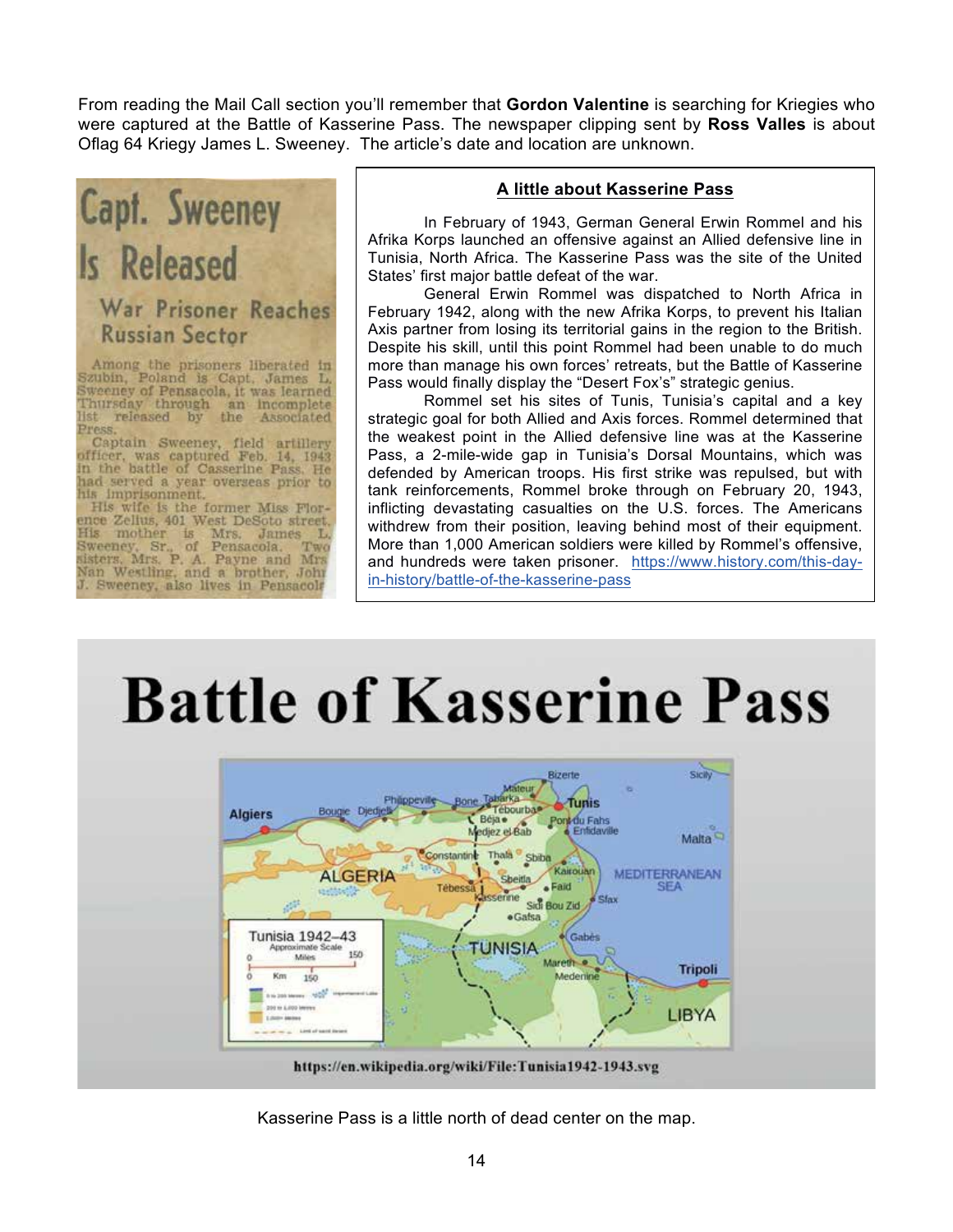**Ross Valles** previously sent the clippings on the next couple of pages as well. They were dated February 22, 1945 and were published in the Atlanta Journal.

# WRIGHT BRYAN'S STORY OF PRISON CAMP RELEASE

## Russians Bring Joy to Wounded; Nazis Remove Men Able to Walk

Wright Bryan, associate editor of The Atlanta Journal, was captured by the Germans near Chaumont, France, last September 12, after being wounded in the leg while serving as a war correspondent for his paper and National Broadcasting Company. He was freed by the Red Army from a Nazi prison camp, Oflag 64, at Szubin, Poland, on January 22. Bryan, tall and lean, flew with the first paratroopers over France on D-Day. His story, which follows, was taken from Szubin, Poland, to Moscow by a Soviet officer who delivered it to Associated Press Correspondent Eddy Gilmore. The corted by German guards. dispatch was made available to Associated Press members by courtesy of The Atlanta Journal.

By WRIGHT BRYAN, Associate Editor The Journal

Distributed by the Associated Press; copyright, 1945, by The Atlanta Journal.

SZUBIN, Poland, Feb. 20.-(Delayed)-Liberation for at least one group of American war prisoners who had been not know whether guards would held here by the Germans came within eight days after the be left with us or whether trans-Red Army had launched its swift, powerful offensive.

the largest war prison camps were opportunity to escape. located in this region and German efforts to remove them at the last minute may have been thwarted by the speed of the Russian advance.

In this little Polish corridor

ers of all Allied forces may be ern Europe were living behind way, they were followed in a little close to freedom if they have not barbed wire, waiting impatiently automobile by the last German ofclose to freedom if they have not barbed wire, waiting impatiently automobile by the last German<br>already achieved it. Several of for the end of the war or for an ficers and soldiers in Szubin.

A little more than a week ago, they learned from a German com- camp to Chaplain Stanley Brach, munique of the Russian attack, of Newark, N. J., and we were beginning more than 100 miles once more under full command of eastward.

Left Behind Due to Wound In this little Polish corridor Left Behind Due to Wound<br>town, a half hour's train ride On Saturday, January 20, the Cross flags to hang on all sides<br>southwest of Bromberg, was a German Garrison warned the and the roof of t camp where most of the Ameri- American prisoners to prepare for

evacuation of the camp on foot a any time without further notice Prisoners certified by German<br>doctors as unfit to march were told to ready themselves to leave immediately when transportation became available.

All that day a continuous stream of civilian refugees moved in wagon carts, bicycles and afoot along the highway passing the camp. Sunday morning, the American war prisoners held their last formation under German supervision on the camp assembly area and the men marched out the gate in a column of threes, es-

Transportation being unavailable for hospital patients and others unable to walk, they remained behind. This group, including a few doctors and orderlies to care for them, numbered 91. I was one of the group because of a slight bullet wound in the left leg which still was not entirely healed.

Until the last minute, we did port might yet be obtained to take us back into the German interior. Although the number of prison-<br>ers released here was relatively can ground force officers captured But when our marching friends<br>few, there is hope that many oth- in Africa, Sicily, Italy and West-<br>moved out of sight down

> As they left, the German officers handed the keys of the American officers.

Quickly we painted large Red

Turn to Page 6. Column 1

A continuation of this clipping is on the next page. You'll see the name James Sweeney underlined at the right of the article. He was mentioned in the small article on the previous page,.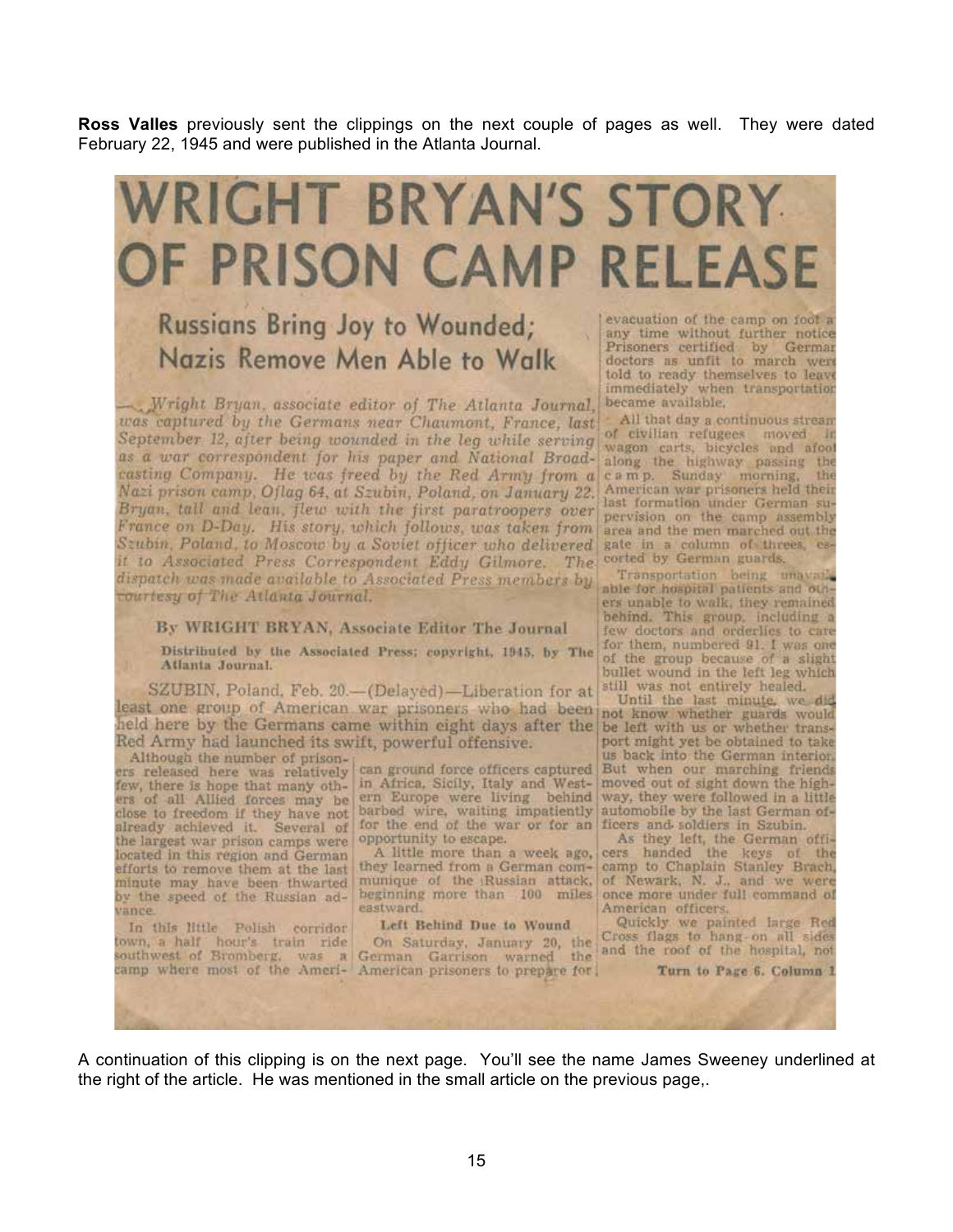## **BRYAN**

#### Continued From Page 1

knowing whether any Germans showing whether any Germany or where<br>the approaching Russians might<br>be. Rumor placed the Russians<br>about 50 miles away, but we had<br>no way of confirming this,

no way of confirming this,<br>
Russian SWH Be Here<br>
Russian SWH Be Here The Brack Ridge, N. C.; E. B. Hanley,<br>
Russian SWH Be Here Brack, captured in Af-<br>
Springer Street, Atlanta; D. M. of Granville, N. Y.; A. Hicks, of<br>
The snow and subtreezing temperatures.

The senior American officer remaining in camp assured us we<br>had adequate food and fuel sup-<br>plies for vaveral weeks and "the Russians will be here either tomorrow or the next day, or next week, or next month-we don't here.

All that day we watched<br>through barbed-wire restooned with show icicles barbed-wire with a<br>how icides barbed-wire to all index by<br>vigilant German machine gun-<br>herz — barbed-wire which no<br>longer held us in but which now<br>kept infriendly intruders outside<br>the camp. All day withing the camp. All day wagons, some<br>open, some covered, plodded<br>along the highway outside the<br>camp. And through the night,<br>could near a few muffled ex-

## **PARTIAL LIST OF PRISONERS** FREED WITH WRIGHT BRY AN

Following is an incomplete list of Americans now in the lib-rated Szubin prison camp as reported by Wright Bryan in his copyrighted story which appears on this page:

Charles Gibson, of Lawton, Mich.;<br>
Durgin J. Deland, New York;<br>
Stanley L. Fragge of Mankato,<br>
Minn; Stockbridge Baccus Jr., of<br>
Minni, Stockbridge Baccus Jr., of<br>
Chatham N. J.; Clifford J. Hicks,<br>
of Wauwatosis. Wis: Man

Useoua, Fla. W. R. W. Theorem<br>(Iast name garbled in cable trans-<br>mission), of Scarsdale, N. Y.; J. A.<br>Riley, of Pottsboro, Texas; D. W.<br>Roberts, of Los Angeles; E. L.<br>Rinehart, of New York City; R. T. Sweeney, of Pensacola, F19.: J. A.<br>Schneider, of Ames, Iowa; W. W.<br>Smith, of Wayne, Pa.: J. N. Tidwell, of Nogales, Ariz.

The text month-we don't Danielston, of Lehigh, Towa; well, of Nogales, Ariz.<br>
hen—but they will be Charles L. Victor, of Chicago, John S. Schwab, of Louisule.<br>
hen—but they will be Charles L. Victor, of Chicago, John S. S

This photo sent by Frank van Lunteren pictures Kriegy Charles Kouns (504<sup>th</sup> PIR) on a Sicily Jump.

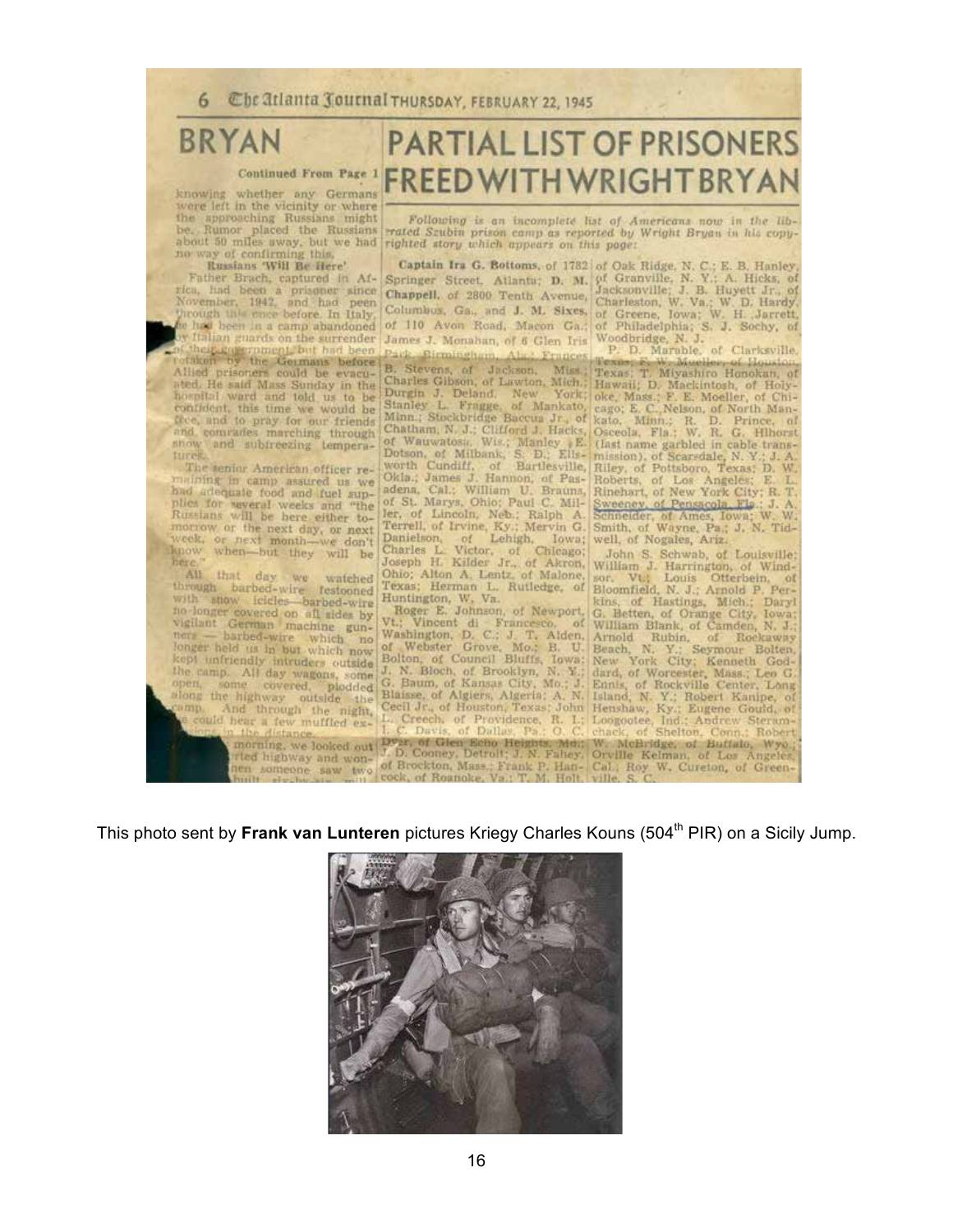### TADS

## *Lester K. Edsall 1920 ~ 2017*

Lester K. Edsall, 97, formerly of Piqua, more recently of Dorothy Love Retirement Community, passed away at 4:50 p.m. Sunday, May 28, 2017. He was born May 27, 1920 in North Star to the late Roy M. and Ellen (Rhoades) Edsall. He married Edith E. Morrow November 2, 1941 in Piqua, and she survives.

Other survivors include a son, Kenneth (Mary Anne) Edsall of Circleville; two daughters, Karen (late Raymond) Hipsher of Hilliard, Nancy (Richard) Paul of Columbus; five grandchildren, Allison (Jason) Alexander, Aaron (Inna) Edsall, Melanie Edsall (Jesse) Harrison, Courtney (Mike) Van Voorhis, Lindsay (Greg) Kaps; and eight great grandchildren, Anneliese Alexander, Blake Alexander, Kaitlyn Alexander, Maxim Edsall, Kostya Edsall, Dorian Van Voorhis, Finn Van Voorhis and Evelyn Van Voorhis.

Mr. Edsall was a 1937 graduate of Piqua Central High School and was employed as a Letter Carrier for the United State Postal Service until 1980 when he retired to his farm. He was a Captain in the United States Army

Infantry having served in the European Theater of World War II during which he was a Prisoner of War for six months and received the Purple Heart Medal



of Honor. As a sixty-five year member of Westminster Presbyterian Church he served as an Elder, Deacon, Trustee, Sunday School Superintendent, and Advisor for the Church Webelos Scout program. He was a member of the Disabled American Veterans, American Ex-Prisoners of War, Yankee Division Veterans Association, a sixty year member of the Order of the Eastern Star and sixty-five year member of the Warren Masonic Lodge #24 having served as its High Priest. He was a volunteer for the Hufford Hahn Center, Chums program, and was distinguished in 1994 as the Outstanding Senior Citizen of Miami County. He loved his family, farm, animals and took

special pride in his large productive vegetable garden.

A service to honor his life will begin at 2 p.m. Saturday, June 3, 2017 at the Jamieson & Yannucci Funeral Home with Rev. Kathleen Burslem officiating. Visitation will be from 1-2 p.m. Saturday at the funeral home. Private burial will be in Forest Hill Cemetery where full military honors will be provided by the Veterans Elite Tribute Squad. In lieu of flowers, memorial contributions may be made to Dorothy Love Annual Employee Christmas Fund, 2500 N. Kuther Rd., Sidney, OH 45365 or one's favorite charity. Guestbook condolences and expressions of sympathy, to be provided to the family, may be expressed through jamiesonandyannucci.com.



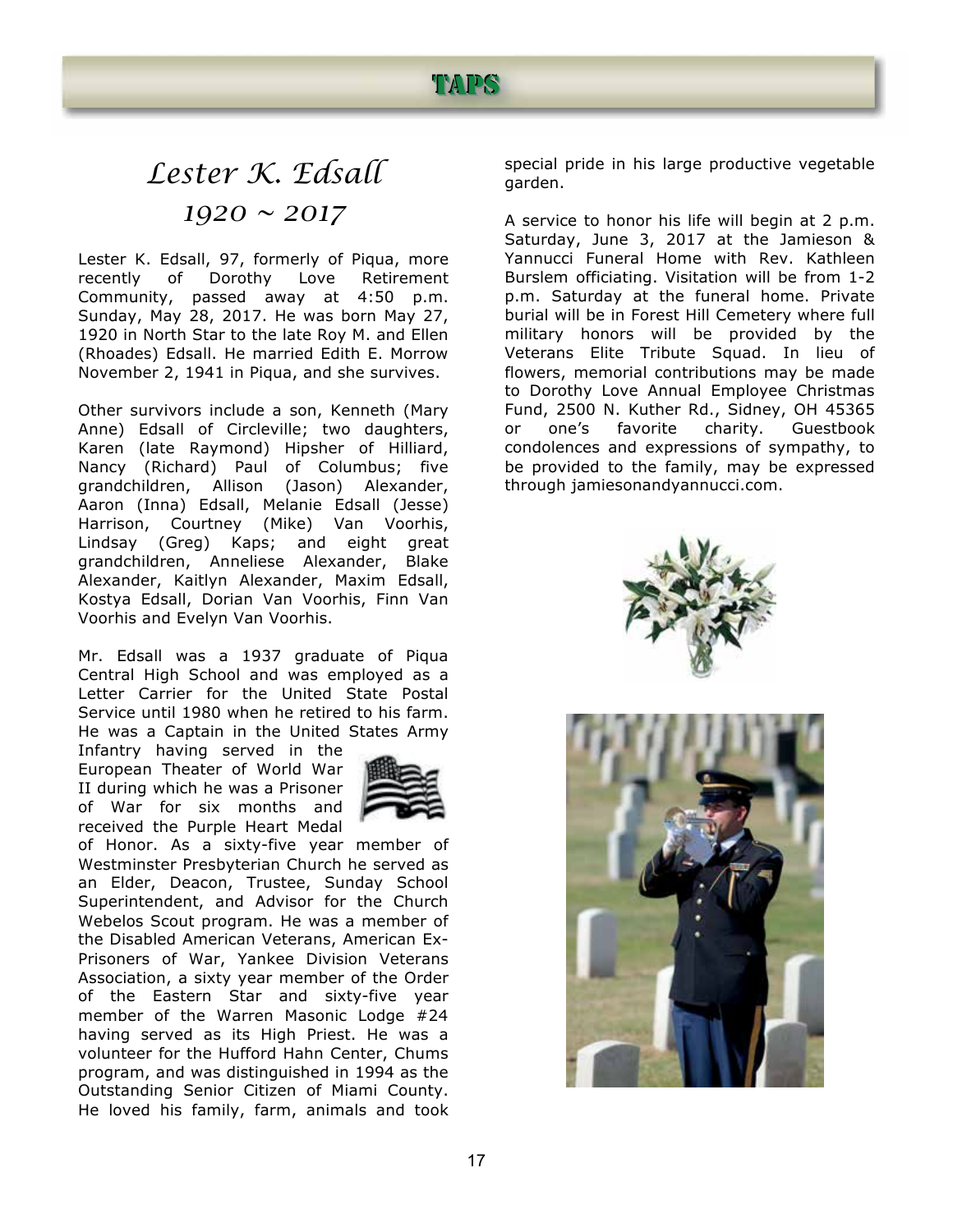## PUIBLICATIONS

The following publications might be of interest to you. Many of them were written by our men. Your local library is a good place to check for availability. If you can't find what you're looking for there, write to the author or publisher or click on the links below. New and used copies are often available from online sites. If you become aware that any of these publications are no longer available, please let us know.

- **1. Americans Behind the Barbed Wire** by Frank Diggs, Story of Frank's trip across Russia in 1945. Publisher: Vandemere Press, P. O. Box 5243, Clearwater FL 22205 (New price is \$24.95/Hardcover) http://www.vandamere.com/diggs.htm or http://www.amazon.ca/Americans-Behind-Barbed-Wire-Inside/dp/0743474821
- **2. Captured Yesterday: The WWII Diary of Tony B. Lumpkin** (Kindle Edition but also available in paperback), edited by Tony Lumpkin III and Elizabeth Lumpkin. **This publication was just released on October 19, 2017**. https://www.amazon.com/Captured-Yesterday-WWII-Diary-Lumpkin-ebook/dp/B076MGBWFK/ref=sr\_1\_fkmr0\_1?ie=UTF8&qid=1509400350&sr=8-1fkmr0&keywords=captured+again+by+Tony+Lumpkin+III
- **3. Diary of A Kriegie** by Ed Beattie. Diary of Ed Beattie, A UPI Correspondent captured near the Moselle River in Sept '44.Publisher: Thomas Y. Crowell Co., New York NY http://www.amazon.com/Diary-kriegie-Edward-W-Beattie/dp/B0007E4AUA
- **4. Escape to Russia** by Howard "BOOMER" Holder. Story of Boomer Holder as he went across Russia in 1945. Publisher: Iberian Publishing Co., Athens GA http://www.amazon.com/Escape-Russia-Howard-Randolph-Holder/dp/B0006F7X72/ref=sr\_1\_1?ie=UTF8&s=books&qid=1226549191&sr=1-1
- **5. Dr. Graff Remembers: World War II Reflections**, a collection of editorials by Peter Carl Graffagnino, M.D., Publisher: Grateful Steps (Micki Cabaniss Eutsler), 828-277-0998 http://www.amazon.com/Dr-Graff-Remembers-World-Reflections/dp/1935130544/ref=sr\_1\_1?ie=UTF8&gid=undefined&sr=8-1&keywords=Dr.+Graffagnino+Remembers%3A++World+War+II+Reflections
- **6. Home W**a**s Never Like This**. Diary of Col Yardley. Publisher: Yardley Enterprises. Evergreen, CO https://www.amazon.com/Home-Was-Never-Like-This/dp/0971743908/ref=sr\_1\_1?s=digital-text&ie=UTF8&qid=1509401352&sr=8- 1&keywords=home+was+never+like+this+yardley&dpID=512W2N7NQ8L&preST=\_SY291\_B O1,204,203,200\_QL40\_&dpSrc=srch
- **7. John K. Waters: An Oral History** (The Waters Story) by William C. Parnell. Available on Amazon.com https://www.amazon.com/John-K-Waters-Oral-History/dp/1480073997 OR contact Elodie Caldwell using contact information on the front page of this ITEM, \$15.99 includes S&H, write your check to the Oflag 64 Postage Fund. (Thank you Pat Waters for making several copies available.)
- **8. Justifiable Pride** by William D. Stevens, Jamal Books, 2340 Devoe Drive, Lincoln NE 68506, 402-488-6005 http://www.amazon.com/Justifiable-Pride--Memoir-William-Stevens/dp/096732954X/ref=sr\_1\_1?s=books&ie=UTF8&qid=1411080041&sr=1- 1&keywords=Justifiable+Pride
- **9. Kriegie** by Kenneth Simmons. Diary of an Air Force Pilot. Publisher: Thomas Nelson and Sons. New York NY http://www.amazon.com/s/ref=nb\_ss\_b?url=searchalias%3Dstripbooks&field-keywords=Kriegie+by+Kenneth+Simmons&x=0&y=0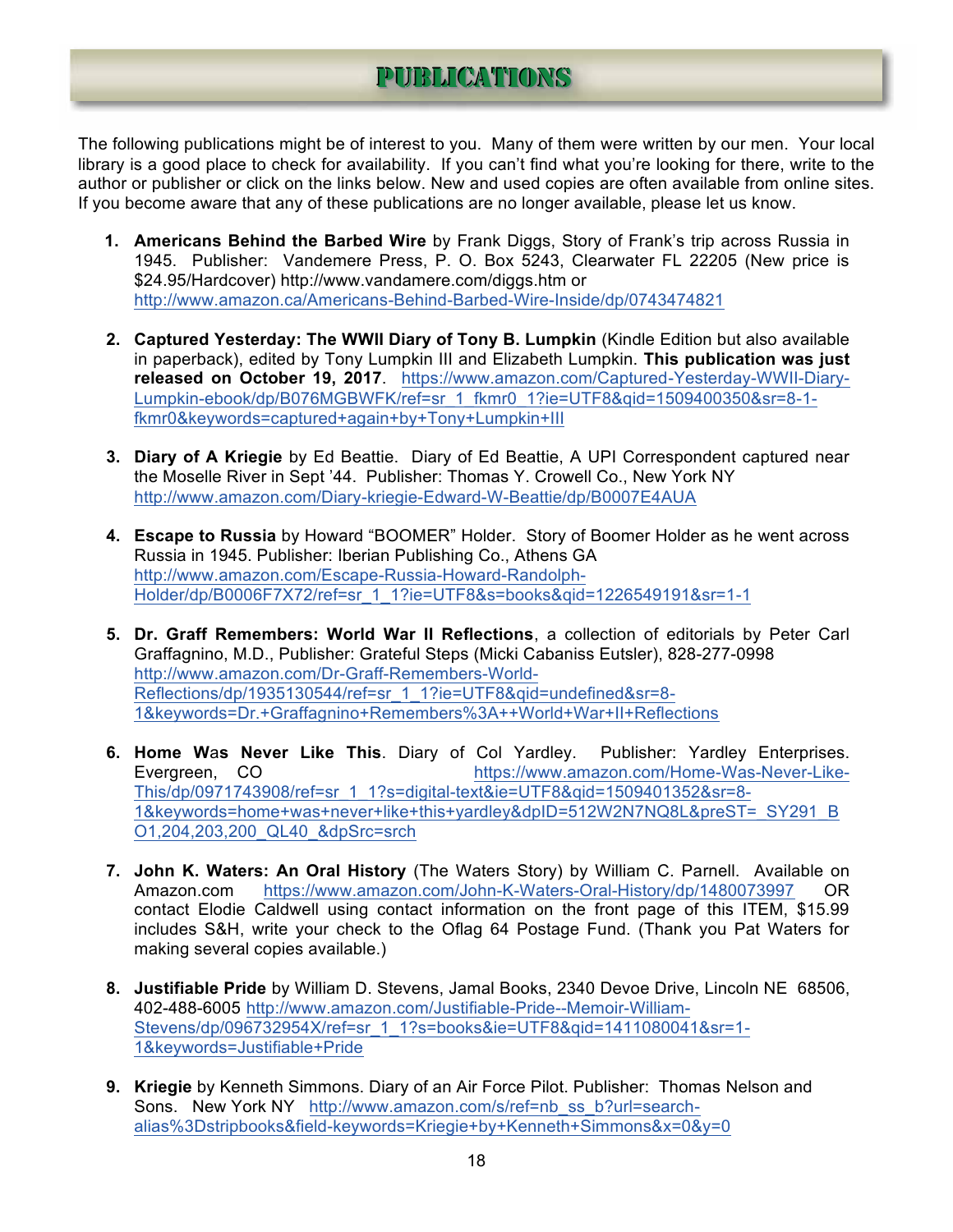- **10. Kriegsgefangener 3074 (Prisoner of War)** by Clarence Ferguson. Publisher: Texan Press, Waco TX http://www.amazon.com/s/ref=nb\_ss\_b?url=search-alias%3Dstripbooks&fieldkeywords=Prisoner+of+War+by+Clarence+Ferguson&x=16&y=17
- **11. OFLAG 64, 50th Anniversary Book**. Anniversary Committee. Publisher: Evanston Publishing Co., Evanston IL. (several currently available online, various prices) https://www.amazon.com/gp/offerlisting/1879260239/ref=tmm\_other\_meta\_binding\_used\_olp\_sr?ie=UTF8&condition=used&qid =1476590613&sr=8-1-fkmr0
- **12. Oflag 64: A POW Odyssey**, Robert Galloway, 2001. Instant Amazon Video to rent or buy at: https://www.amazon.com/gp/video/detail/B00WGYXZTG?ie=UTF8&keywords=OFLAG&qid=1 442345037&ref\_=sr\_1\_1&s=instant-video&sr=1-1
- **13. Passages to Freedom**, Joseph Frelinghuysen, 1990, Publisher: Sunflower University Press, 1531 Yuma (Box 1009), Manhattan KS 66502-4228, 800-258-1232 (\$17.95, includes S&H) http://www.amazon.com/Passages-Freedom-Story-Capture-Escape/dp/0897451317/ref=sr\_1\_1?ie=UTF8&s=books&qid=1226550856&sr=1-1
- **14. People Too** by William H. Schaefer. Publisher: Pageant Press International Corp, 1971. https://www.amazon.com/People-too-William-H-Schaefer/dp/B0006XT1O2 (unavailable)
- **15. Press Releases**, Ted Roggen, Publisher: iUniverse, November 2001. Contact Ted Roggen at 101 Westcott, Houston TX 77007 (\$10.95) Includes a section on Oflag 64 https://www.amazon.com/Press-Releases-Ted-Roggen/dp/0595203590/ref=sr\_1\_1?s=books&ie=UTF8&qid=1485299818&sr=1- 1&keywords=press+releases+roggen
- **16. Raid! The Untold Story of Patton's Secret Mission** by Richard Baron, Major Abe Baum, and Richard Goldhurst (paperback) http://www.amazon.com/Raid-Untold-Pattons-Secret Mission/dp/0440236096/ref=sr\_1\_1?ie=UTF8&s=books&qid=1254190748&sr=1-1
- **17. A Ramble Through My War** by Charles F. Marshall, Publisher: Louisiana State University Press, 1999. (\$29.95) http://www.amazon.com/Ramble-Through-My-War-Anzio/dp/0807126365/ref=sr\_1\_1?ie=UTF8&s=books&qid=1226550977&sr=1-1
- **18. Roads to Liberation** by Clarence R. Meltesen, self published, May 2004. (Various prices from different 3<sup>rd</sup> party sellers through Amazon.com https://www.amazon.com/Roads-Liberation-Oflag-Clarence-Meltesen/dp/0962700509 or available free of charge except for approximately \$6 per copy shipping fee (ONE COPY LEFT). Please contact Elodie Caldwell at the contact address on the front page of this ITEM. (Thank you Meltesen family.)
- **19. The Big Break: The Greatest American WWII POW Escape Story Never Told** by Stephen Dando-Collins, Publisher: St. Martin's Press, 2017. (\$25.64) https://www.amazon.com/Big-Break-Greatest-American- %09Escape/dp/1250087562/ref=sr\_1\_1?ie=UTF8&qid=1483492130&sr=8-%091&keywords=the+big+break+the+greatest+american+wwii+pow+escape+story+never+tol d7&keywords=stephen+dando
- **20. The Escape Factory** by Lloyd Shoemaker. Story of a secret organization in Wash DC that maintained contact with all POWs in WWII. St Martins Press. New York NY http://www.amazon.com/Escape-Factory-Story-Mis-X/dp/0312925727/ref=sr\_1\_1?ie=UTF8&s=books&qid=1226551149&sr=1-1